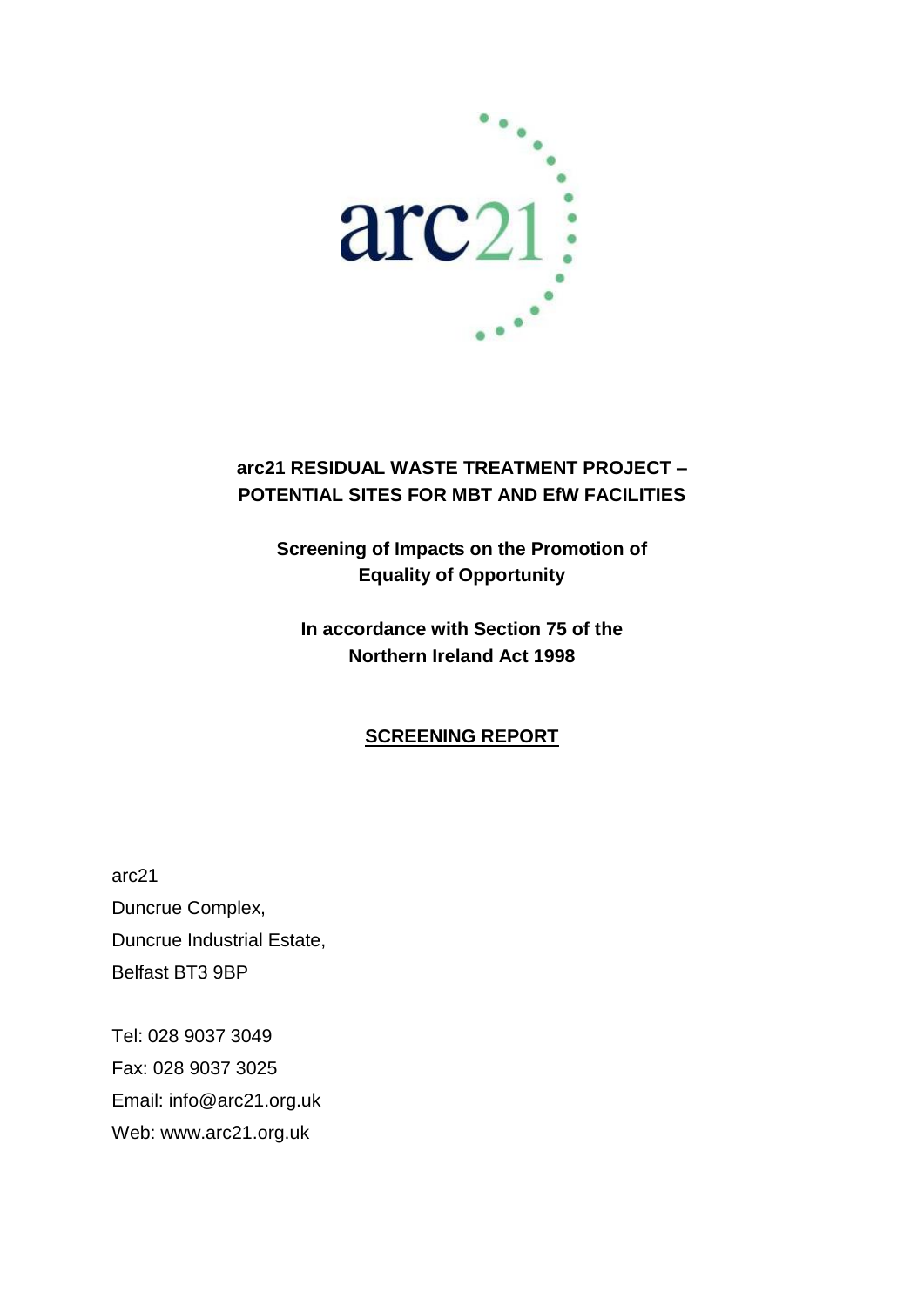#### **1. Title of Policy**

Residual Waste Treatment Project (potential sites for MBT and EfW facilities).

#### **2. Brief Policy Description**

The arc21 Waste Management Plan (adopted in 2003 and updated in 2007) identified a preferred scenario for waste collection, treatment and disposal which included the treatment of residual waste using mechanical biological treatment (MBT) and energy from waste (EfW). The Plan envisaged that implementing the preferred solution would require new MBT and EfW facilities to be established in partnership with the private sector.

As part of the Residual Waste Treatment Project, arc21 is following a best practice procurement process to identify the preferred private sector bidder to take forward the establishment of new waste management arrangements and development of the required infrastructure. The procurement process has now reached the stage where arc21 is in dialogue with the two remaining bidders and potential sites for MBT and EfW facilities are being discussed. Both arc21 and the bidders have put forward potential sites and three specific options are now being considered.

It is anticipated that the 11 constituent Councils of arc21 will make a decision on the preferred bidder in due course and that this will include a decision on the siting of MBT and EfW facilities. In order to ensure that the full equality implications of this decision can be taken into account by the Councils, in compliance with Section 75, arc21 is co-ordinating the screening of the three potential sites to identify any potential equality impacts. In line with best practice and ECNI guidance, the screening process is being undertaken at the earliest possible opportunity. However, it is anticipated that dialogue with local communities and consideration of impacts will continue throughout the procurement process.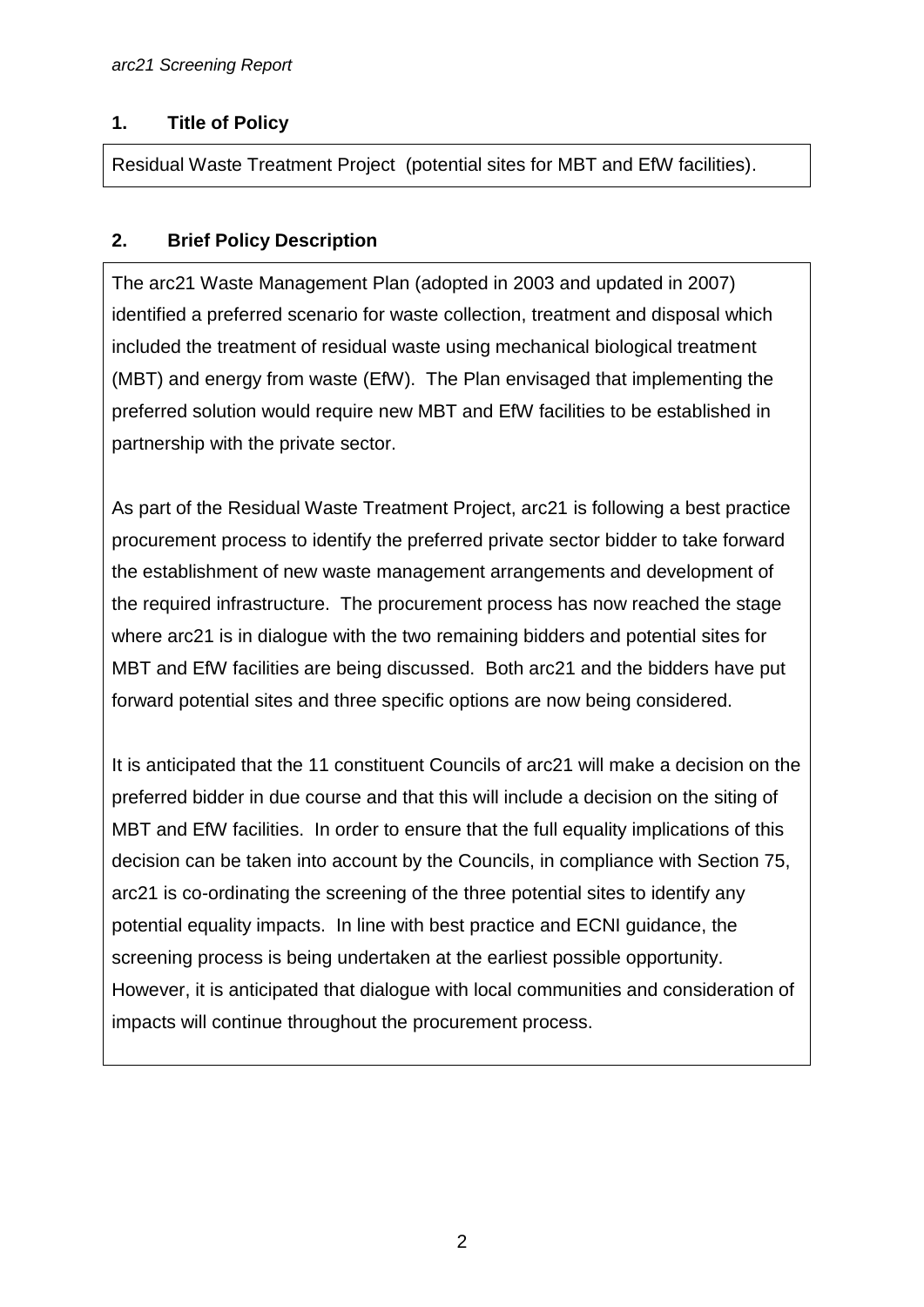### **3. Policy Aims**

The principal objective of the Waste Management Plan (of which the Residual Waste Treatment Project is a component part) is to identify the options for managing waste within the arc21 region, which draws the right balance between:

- **EXECTE:** meeting strategic targets for reduction, recycling and recovery;
- $\blacksquare$  $\Box$  the protection of the environment for present and future generations; and
- the provision and maintenance of sufficient disposal capacity and treatment capacity to deal with the waste produced.

## **4. How is the policy defined?**

The policy is defined by the 11 member Councils of arc21.

### **5. Who are the relevant stakeholders?**

The main stakeholders in relation to this screening process are considered to be:

- residents and businesses in the arc21 region (the 11 Local Government Districts);
- residents in the areas adjacent to the potential sites;
- potential employees during both the construction and operation phases.

### **6. Please list any related policies:**

Northern Ireland Waste Management Strategy (2006);

arc21 Waste Management Plan (2003, updated 2007).

## **7. What information is available to assist screening?**

## **7.1 Data analysis**

Information from the 2001 Census has been used to identify some of the key characteristics of residents of the arc21 region and communities near to the potential sites in terms of Section 75 categories. Information has been analysed at Local Government District (LGD) and Super Output Area (SOA) levels; an SOA is a Census division consisting of approximately 2000 residents. It is acknowledged that this data was collected in 2001 and that there may have been significant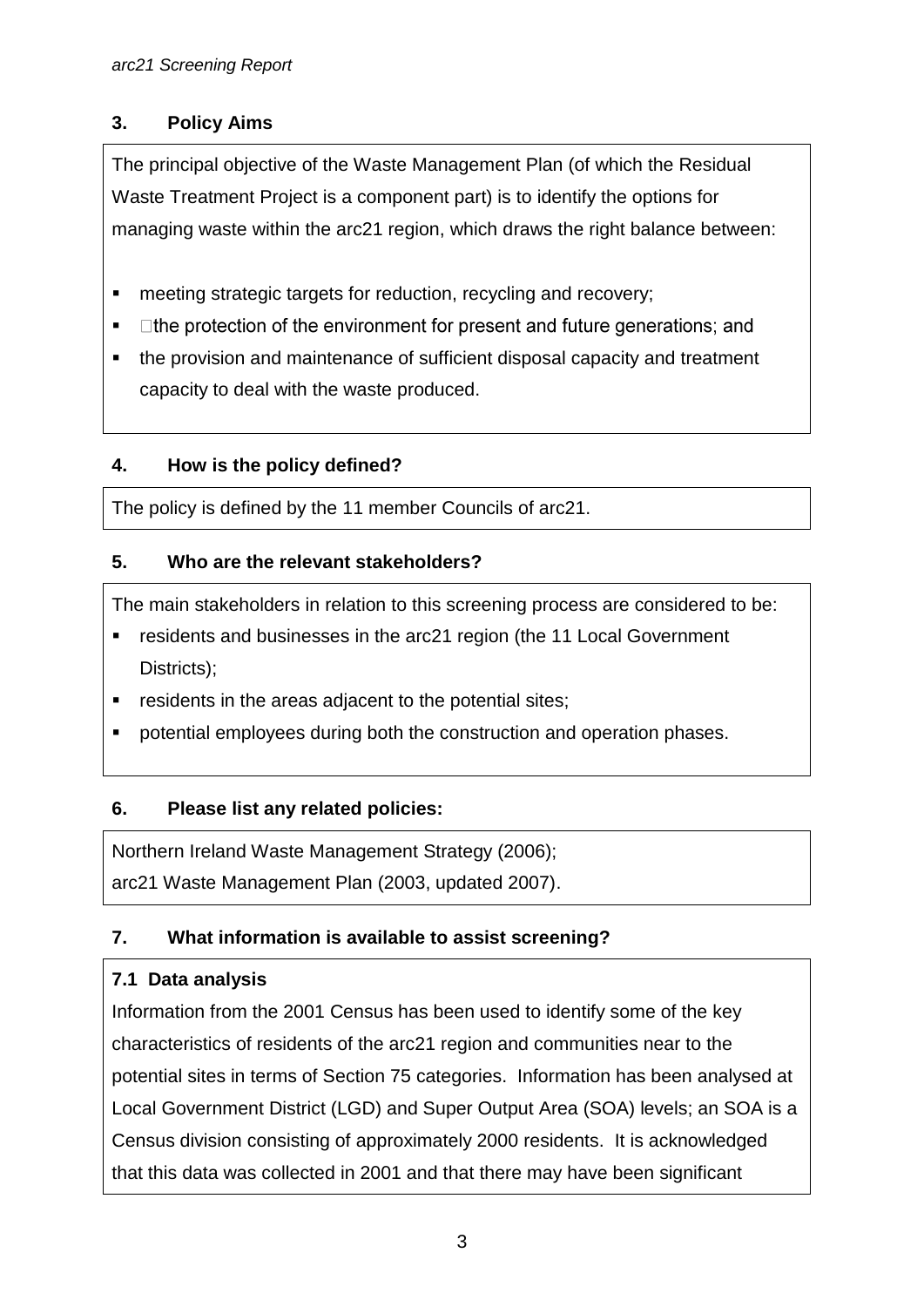changes since that date. However, the Census remains the best source of information at small area level. The data is set out in detail in Appendix A.

The Census does not provide any information on political opinion or sexual orientation and information on disability is limited. The results of the 2005 Local Government Elections have been used as a proxy measure for political opinion, although it should be noted that there was a low turnout in certain electoral areas. These results are presented in Table 5 of Appendix A.

In addition some general data on the construction industry from the Construction Industry Council and the NI Labour Force Survey has been used to estimate potential impacts.

## **7.2 Available research**

Reference has been made to published studies including –

- The Department of Environment, Food and Rural Affairs report on the comparative impacts on health of different methods of waste disposal, 2004;
- **The World Health Organisation Transport, Health & Environment Pan European** Programme, 2002;
- **DEFRA National Emissions Inventory, 2006;**
- **PSNI Report on Pedestrian Casualties, 2006;**
- **EU Commission CALM studies, 2001;**
- Report of the Belfast City Council consultation process, 2009

### **8. How will the policy be implemented?**

It is anticipated that the 11 constituent Councils of arc21 will make a decision on the preferred bidder in due course and that this will include a decision on the siting of MBT and EfW facilities. Thereafter arc21 will work with the preferred bidder to develop and operate suitable residual waste treatment facilities.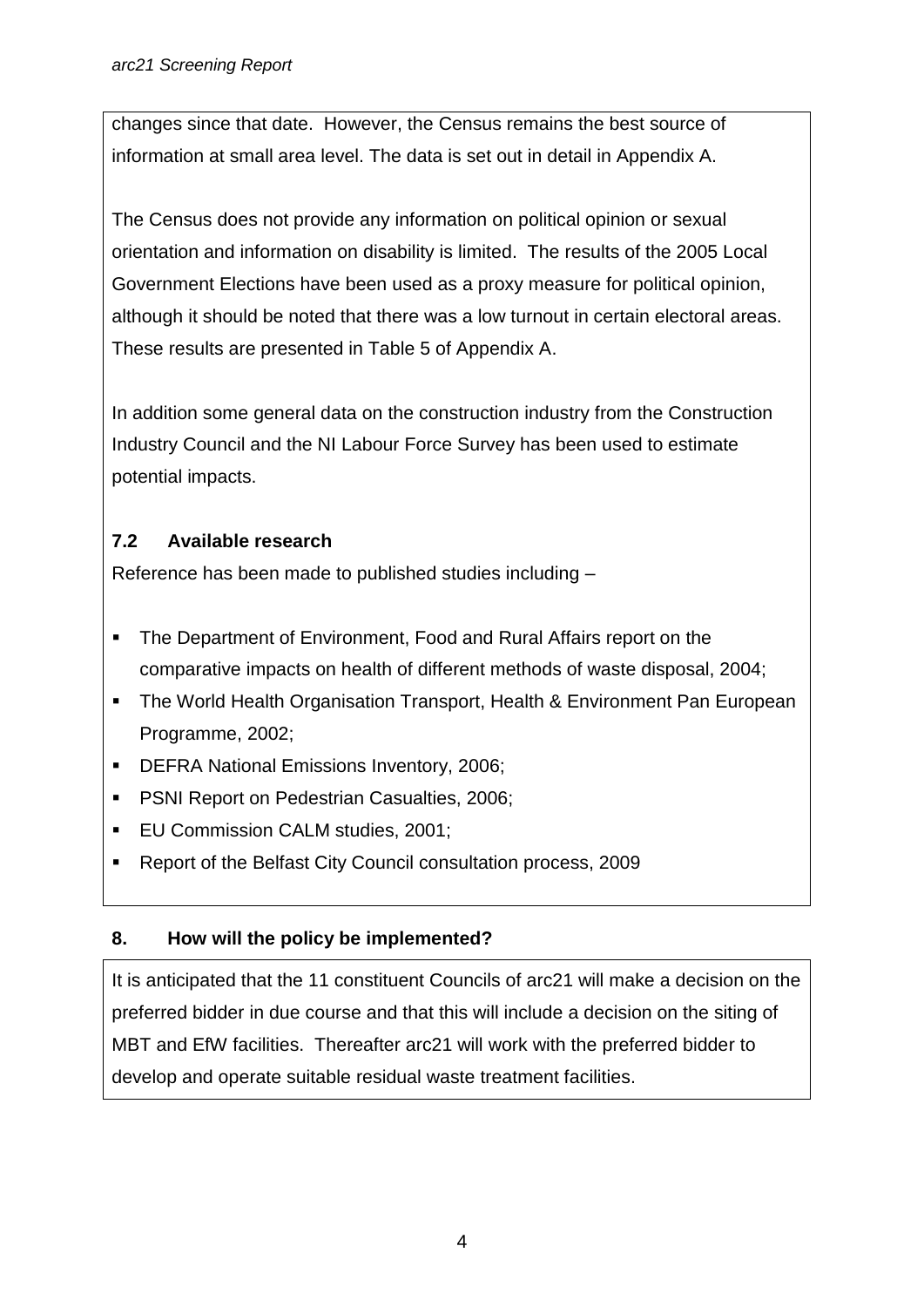### **9. What factors will facilitate implementation?**

- **EXECONTINUMIES** Continuing dialogue with local communities.
- Good communication throughout the arc21 region.
- Specification of standards to ensure minimum impacts during the construction and operational phases.
- **Effective use of licensing and regulatory controls.**

### **10. What factors will hinder implementation?**

Delays associated with the planning process.

#### **11. Is implementation undertaken with other bodies/organisations?**

The Residual Waste Treatment Project is a collaborative initiative among the 11 constituent Councils of arc21 with involvement from the Department of the Environment and the Strategic Investment Board Limited. The preferred bidder will be responsible for the design, build, operation, maintenance and/or finance of the treatment plants. The 11 Councils will, of course, retain responsibility for meeting statutory equality duties.

## **12. What data will be required to assist monitoring of policy implementation?**

- Monitoring of emissions including air quality, noise, dust and odour.
- Monitoring of increases in road traffic in areas local to the sites.
- **Monitoring of research into health and safety issues.**
- **EXECONTER CONTINUING** Continuing dialogue with local communities and other key stakeholders.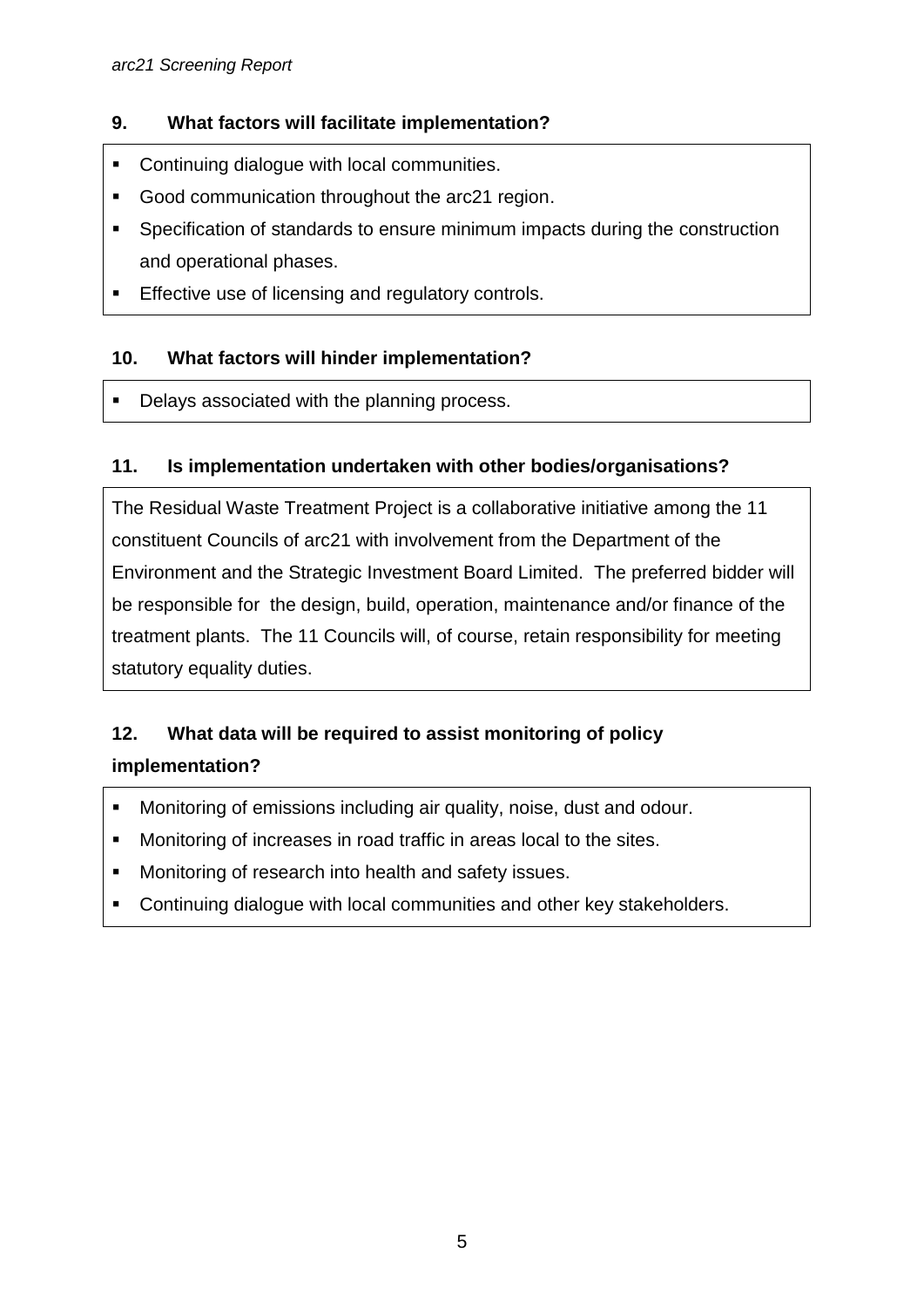### **13. Background Information**

Section 75 of the Northern Ireland Act 1998 (referred to below as 'Section 75') requires all designated public authorities carrying out functions in Northern Ireland to have due regard to the need to promote equality of opportunity –

- between persons of different
	- o religious belief;
	- o political opinion;
	- o racial group;
	- o age;
	- o marital status;
	- o sexual orientation;
- between men and women generally;
- between persons with a disability and persons without; and
- between persons with dependants and persons without.

Without prejudice to these obligations, public authorities are also required to have regard to the desirability of promoting good relations between persons of different religious beliefs, political opinion or racial group.

Schedule 9 of the Act sets out the detailed procedure for the implementation of these duties including the publication of Equality Schemes and the conduct of screening exercises and Equality Impact Assessments (EQIA) of policies.

Screening and EQIA are conducted in accordance with the guidance issued by the Equality Commission for Northern Ireland (ECNI); the relevant guidance currently in place includes –

- Guide to the statutory duties (February 2005);
- Practical guidance on equality impact assessment (February 2005);
- **Promoting good relations a guide for public authorities (October 2007);**
- Monitoring guidance for use by public authorities (July 2007);
- Guidance on equality of opportunity and sustainable development in public sector procurement (May 2008); and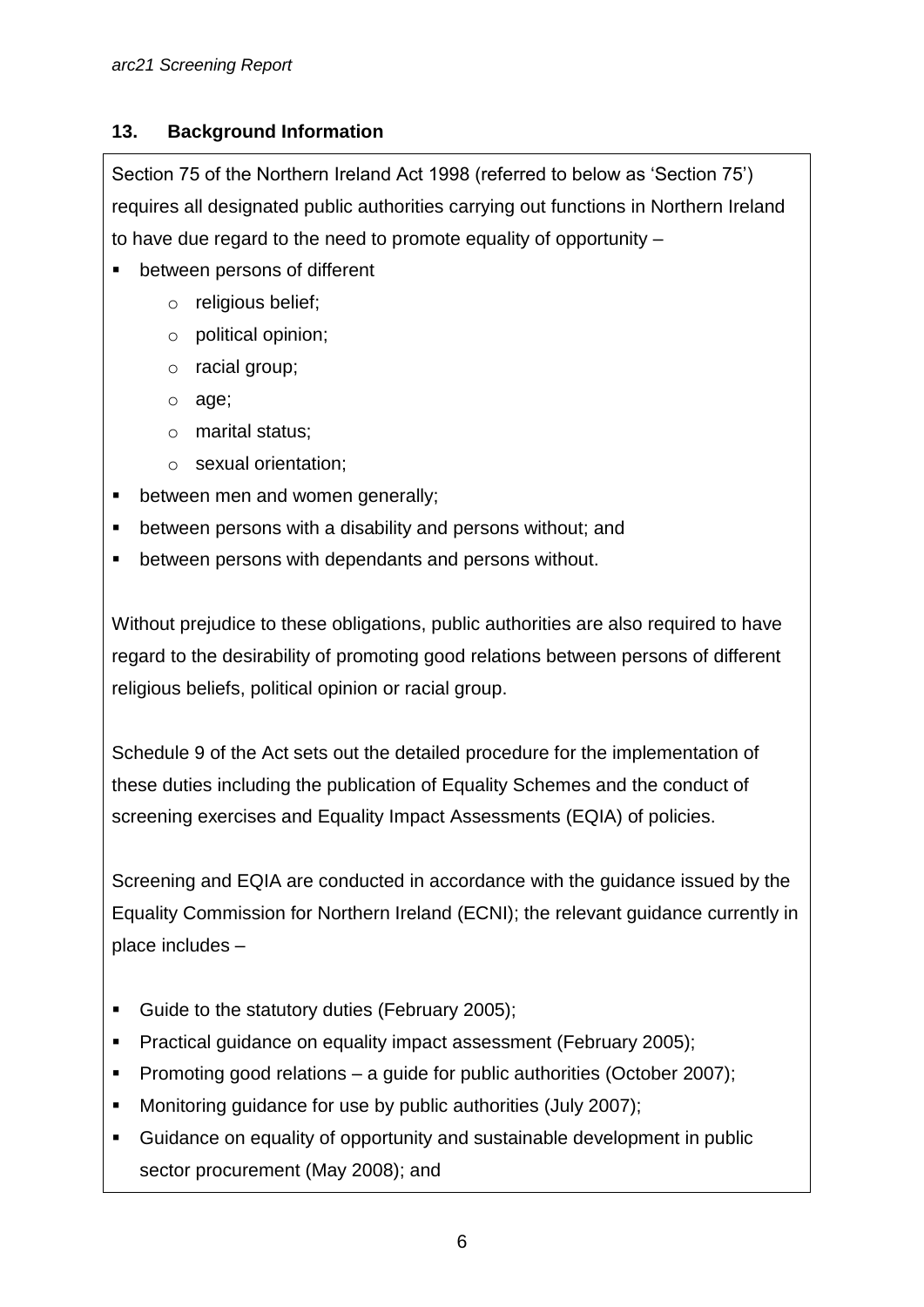#### Guide to the statutory duties (April 2010).

arc21 is a waste management group representing 11 Councils in the east of Northern Ireland: Antrim, Ards, Ballymena, Belfast, Carrickfergus, Castlereagh, Down, Larne, Lisburn, Newtownabbey and North Down. arc21 works on behalf of its member Councils to guide, support and help them meet their legal requirements and drive forward innovative waste management programmes.

Each of the constituent Councils is a designated public authority for the purposes of Section 75 and each has its own Equality Scheme. However, there is a high degree of commonality in the Equality Schemes and all Councils follow ECNI guidance in relation to the screening process. It should be noted that the ECNI has recently published revised guidance on the format of Equality Schemes and screening criteria; however, the ECNI has indicated that authorities should continue to apply the criteria in their current Equality Schemes until such time as revised schemes are published. Councils are expected to publish new schemes in 2012. This screening process has therefore been conducted in line with the criteria in the current published Equality Schemes.

This report sets out the preliminary findings of a screening exercise undertaken in respect of the potential sites for MBT and EfW facilities as part of the arc21 Residual Waste Treatment Project. The main purpose of this report is to identify those aspects which have the potential to address inequalities and deliver positive impacts for a number of Section 75 groups as well as those aspects which may give rise to adverse differential impacts.

At this early stage it is not possible to evaluate all the potential impacts for equality of opportunity and good relations which might arise during the course of the development of the required infrastructure; further details will become available as the procurement process and the subsequent contract implementation progress. However, the screening has taken account of the likely impacts on key stakeholders and aims to highlight issues which will need to be kept under review at later stages.

7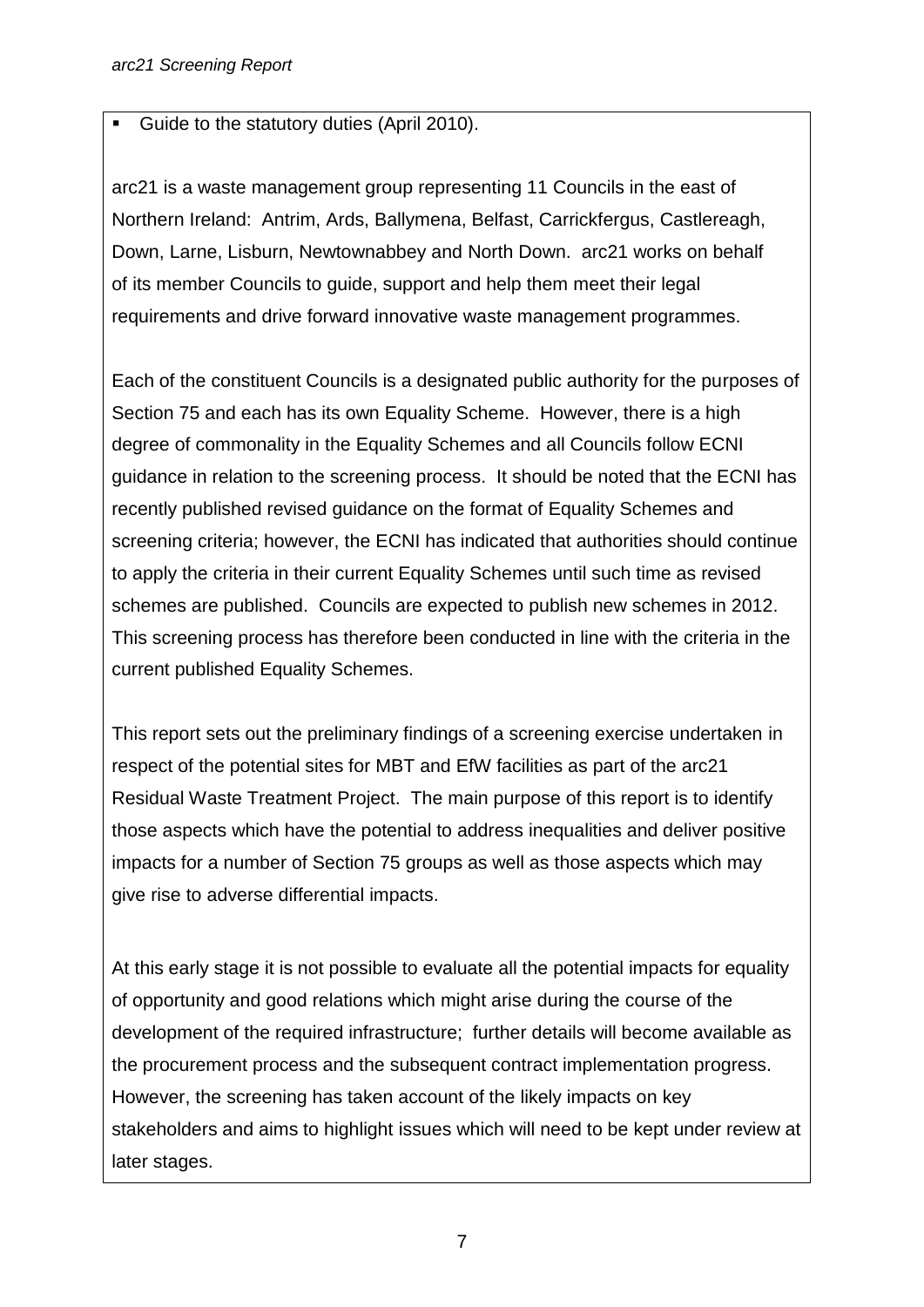#### **14. Potential impacts**

In order to identify potential equality impacts it is necessary to identify those most likely to be affected by the Residual Waste Treatment Project and the types of impacts which they may experience. Preliminary conclusions can then be reached on the potential equality implications for different Section 75 groups. The key impacts arise from both the preferred approach to waste management and the siting of MBT and EfW facilities.

# **14.1 Potential impacts of the preferred approach to residual waste treatment**

The principal objective of the Waste Management Plan is to identify the options for managing waste within the arc21 region, which draws the right balance between –

- **EXECTE:** meeting strategic targets for reduction, recycling and recovery;
- $\blacksquare$  $\Box$  the protection of the environment for present and future generations; and
- the provision and maintenance of sufficient disposal capacity and treatment capacity to deal with the waste produced.

Failure to meet these objectives is likely to have direct impacts on residents and businesses in the arc21 region –

- failure to meet strategic targets for reduction, recycling and recovery would have direct adverse economic impacts through the imposition of penalties on Councils (as a result of the EU Landfill Directive); it is estimated that penalties would total approximately £177 million over the lifetime of the Waste Management Plan (2005-2010) if no action was taken by arc21 to address residual waste;
- failure to protect the environment could have adverse social impacts in terms of health, safety and quality of life;
- failure to provide sufficient disposal and treatment capacity could result in economic impacts because of the cost of procuring capacity elsewhere and in social and environmental impacts if waste were not disposed of in an effective manner.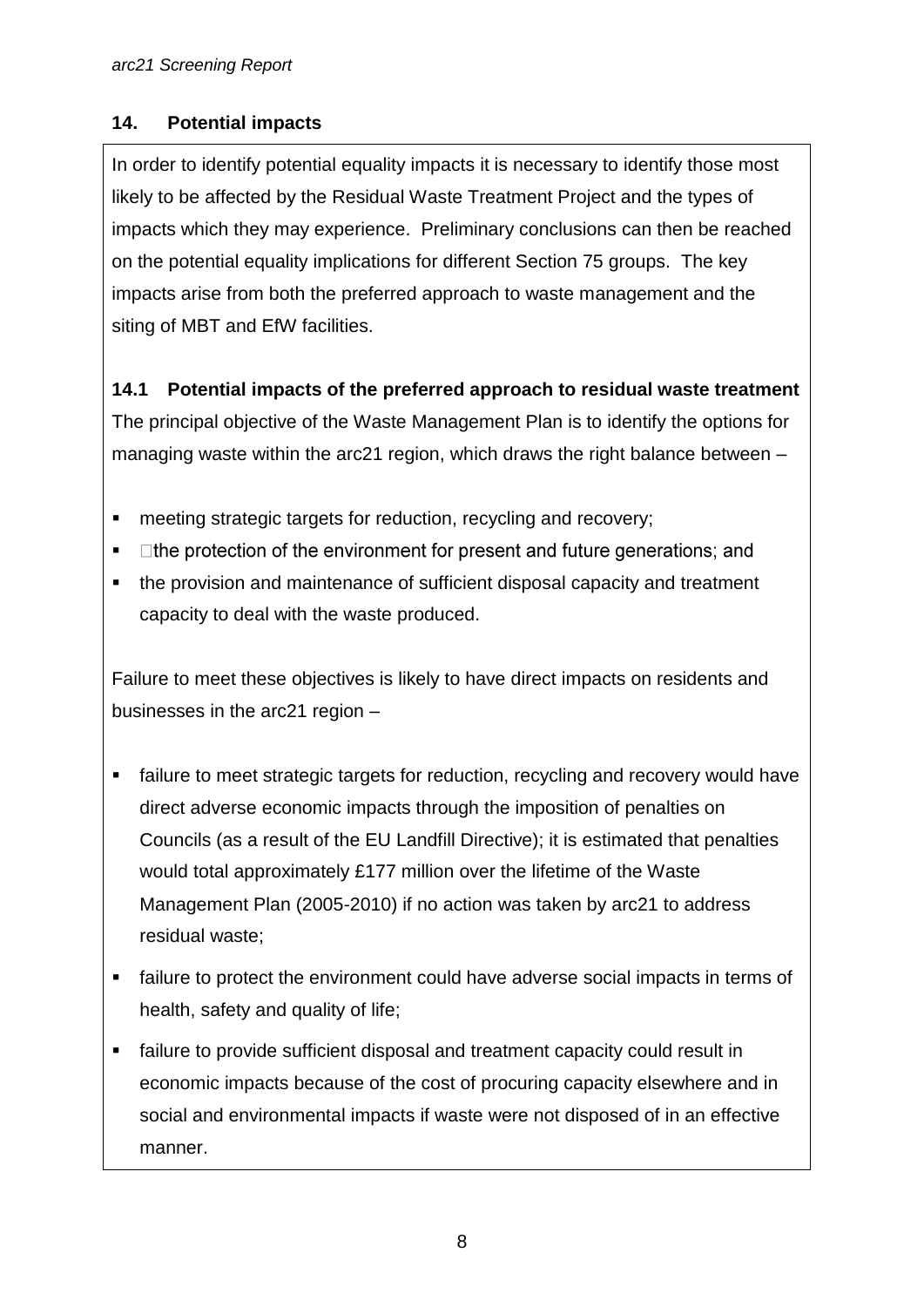#### **14.2 Potential impacts of the siting of MBT and EfW facilities**

The Waste Management Plan includes detailed information on the potential impact of MBT and EfW facilities in terms of site conditions, site setting, accessibility, landscape and visual impacts, nature conservation, water resources, air quality and environmental nuisance. The key issues for the screening process may be summarised as follows –

- **Increased road traffic:** Centralised waste facilities will most likely be served by large numbers of heavy goods vehicles with a potential impact on local roads and residents. arc21 will ensure that access to sites is properly managed and that bulk transport systems are used wherever possible to reduce the number of vehicles.
- *Visual intrusion:* An average MBT plant may have a height of 10-20m and an EfW plant may comprise buildings up to 40m high. In addition, the stack associated with some air clean up systems for mixed waste processing operations may be up to 80m high. All the proposed sites are remote with no adjacent housing but it is possible that residents in neighbouring communities may experience some visual intrusion. In particular, it is likely that the stack will be visible for some distance.
- *Air emissions:* Air emissions and health impacts for these types of facility are most likely to be linked to traffic movements and potentially bio-aerosols from biological processing. There has been extensive research in recent years on ways to control bio-aerosols and arc21 will ensure that best practice techniques are applied. Air emissions from the EfW process mainly include carbon dioxide and water and such facilities are highly regulated. Recent studies have shown that there is no consistent evidence of adverse health effects from emission from EfW facilities.
- **Dust and odours:** Dust and odours can be minimised by good building design and by performing all operations under controlled conditions indoors. Many mixed waste processing operations operate under negative pressure within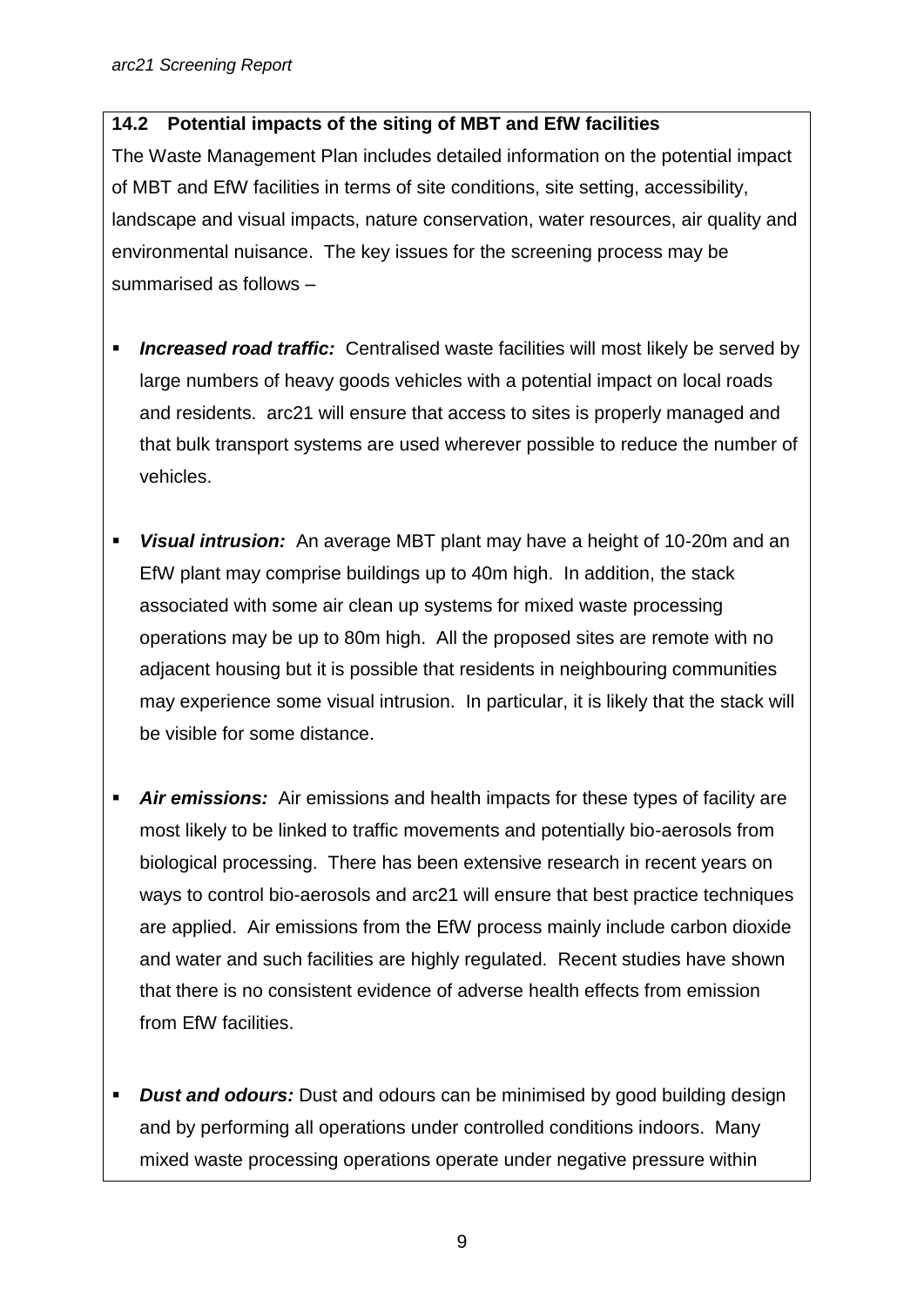buildings to address this problem.

 *Noise:* The main contributors to noise disturbance are likely to be vehicles but waste handling procedures and the operation of fans can also cause noise intrusion particularly during the night, since operations take place 24 hours a day. Noise can be effectively addressed through the planning process and controlled under waste licensing regulations.

## **15. Screening Criterion 1: Is there any evidence of higher or lower participation or uptake by different groups?**

This screening criterion considers whether policies are likely to impact differentially on any of the Section 75 groups because they are more or less likely to benefit from the facilities to be provided.

The implementation of the Residual Waste Treatment Project is designed to benefit all residents and businesses within the arc21 region equally. There will also be potential benefits to those employed in the construction phase and the small number of employees required to operate the plants. However, it is acknowledged that those situated within the immediate area around the site or sites which are eventually selected may consider that they are also likely to be adversely affected by the development and subsequent operation of the facilities.

In relation to Screening Criterion 1, the screening process has therefore considered the potential impact on Section 75 groups within –

- the residents of the arc21 region (the 11 Local Government Districts);
- residents in the areas adjacent to the three sites under consideration.

It is not possible to define the potential labour market for the construction and operation of the plants in the same level of detail as they may be drawn from across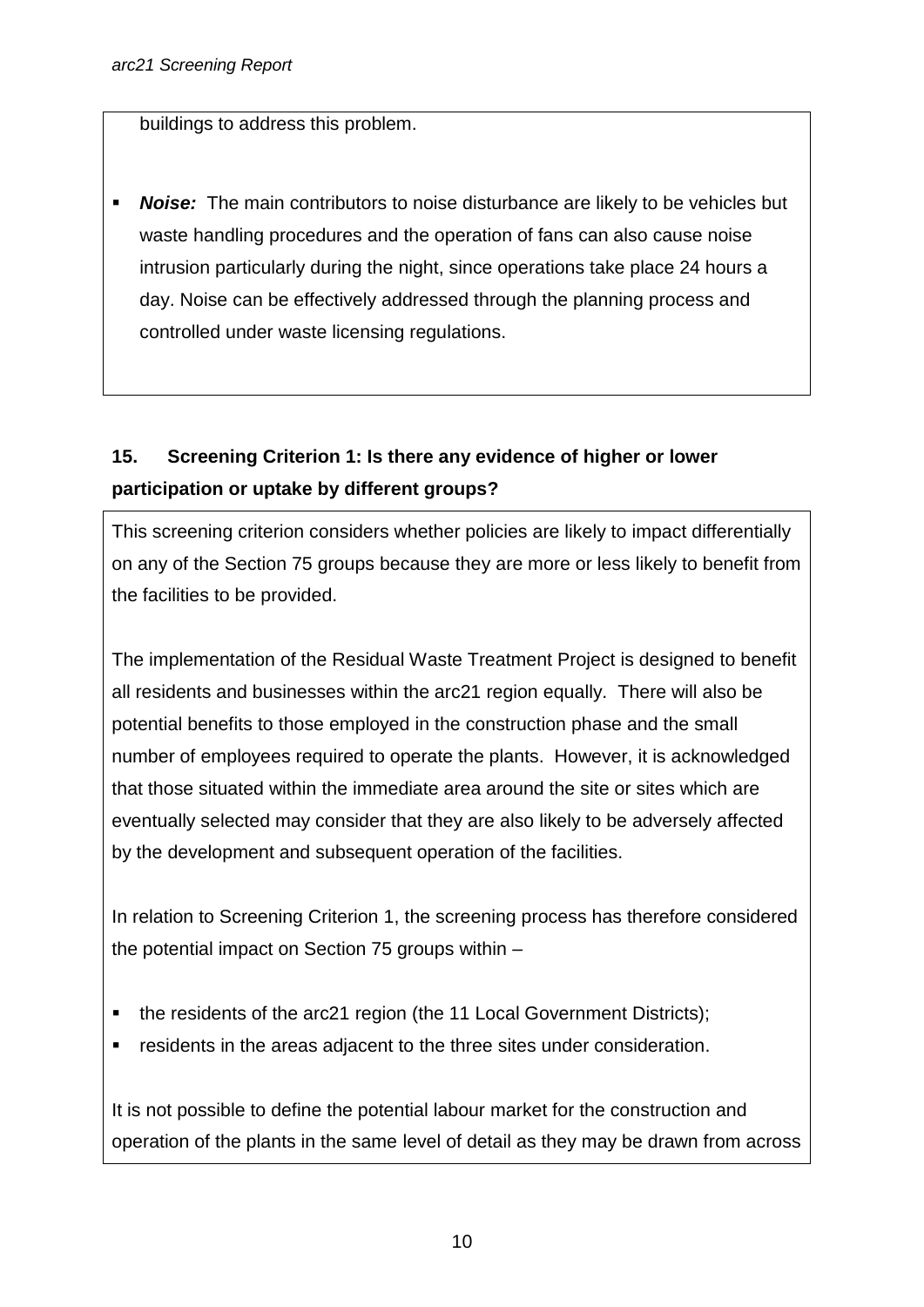Northern Ireland, Great Britain, the Republic of Ireland and other countries. However, there is some general data on the construction industry which has been used to estimate potential impacts.

Information from the 2001 Census has been used to identify some of the key characteristics of residents in terms of Section 75 categories. The data is set out in detail in Appendix A.

The Census does not provide any information on political opinion or sexual orientation and information on disability is limited. The results of the 2005 Local Government Elections have been used as a proxy measure for political opinion, although it should be noted that there was a low turnout in certain electoral areas. These results are presented in Table 5 of Appendix A and show that, in 9 of the 11 Council areas (excluding Belfast and Down) the highest percentage of votes cast in the 2005 election were for DUP candidates. In Belfast the highest percentage of votes were cast for Sinn Féin candidates and in Down for SDLP candidates.

There is no current source of data on sexual orientation by geographical location.

### **15.1 Residents of the arc21 region**

Table 1 in Appendix A sets out information on the characteristics of residents of the arc21 region in terms of Section 75 categories for the purposes of comparison with the SOAs under consideration. In summary the data shows that:

- the majority of people are from a Protestant community background (63.6%);
- 23.6% of the population were under 16 years and 18.8% were over 60 years old on Census Day;
- the majority of people aged over 16 were married (54.4%);
- 20.4% of the population considered themselves to have a limiting long term illness;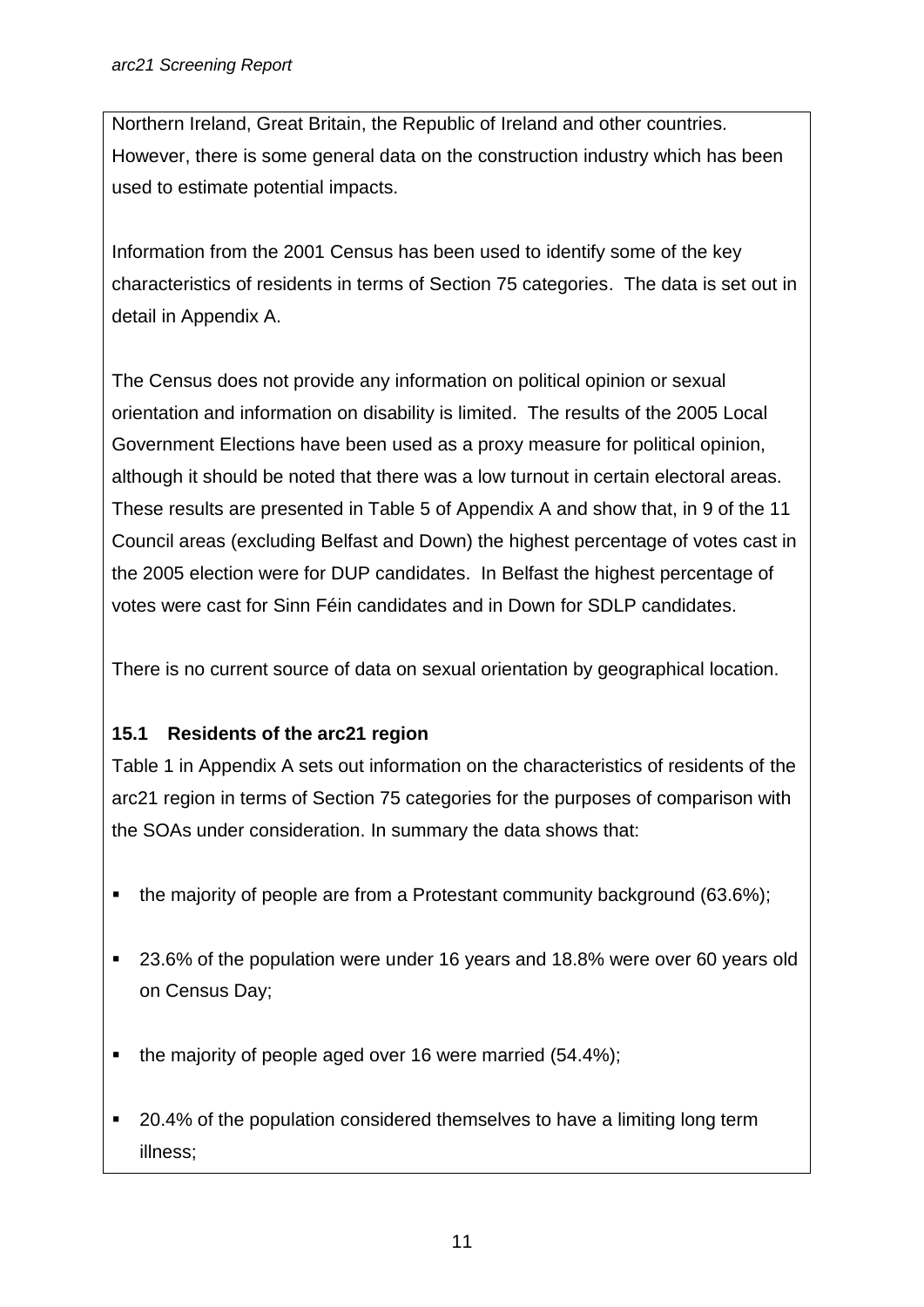■ 33.7% of households included dependant children and 11.6% of the population stated that they provided some level of unpaid care.

It should be noted that all data corresponds closely to the totals for Northern Ireland as a whole.

## **15.2 Residents in the immediate area of Site A**

Site A (Hightown Quarry) is a potential site for both an MBT and EfW facility. It is located in Clady SOA in Antrim LGD which has a very low population density (0.32 persons per hectare). The site is remote and currently in use for industrial processing; there is no adjacent housing (i.e. within 250m). The nearest area with a significant population density is Hightown itself, approximately 1 mile away, which stretches across two SOAs (Collinbridge 1 and Mallusk 2).

Table 2 in Appendix A sets out information on the characteristics of residents in these 3 SOAs in terms of Section 75 categories. In summary the data shows that:

- the Section 75 profile of Clady SOA corresponds fairly closely with that of the arc21 region as a whole;
- the majority of people in Clady SOA are from a Protestant community background and the majority in Collinbridge 1 and Mallusk 2 SOAs are from a Catholic community background;
- there is a low percentage of people aged 60+ in Collinbridge 1 and Mallusk 2 SOAs compared with the arc21 region as a whole;
- there is a high percentage of households with dependant children in Collinbridge 1 and Mallusk 2 SOAs compared with the arc21 region as a whole;
- the remaining data shows a reasonably close correspondence with the arc21 region as a whole.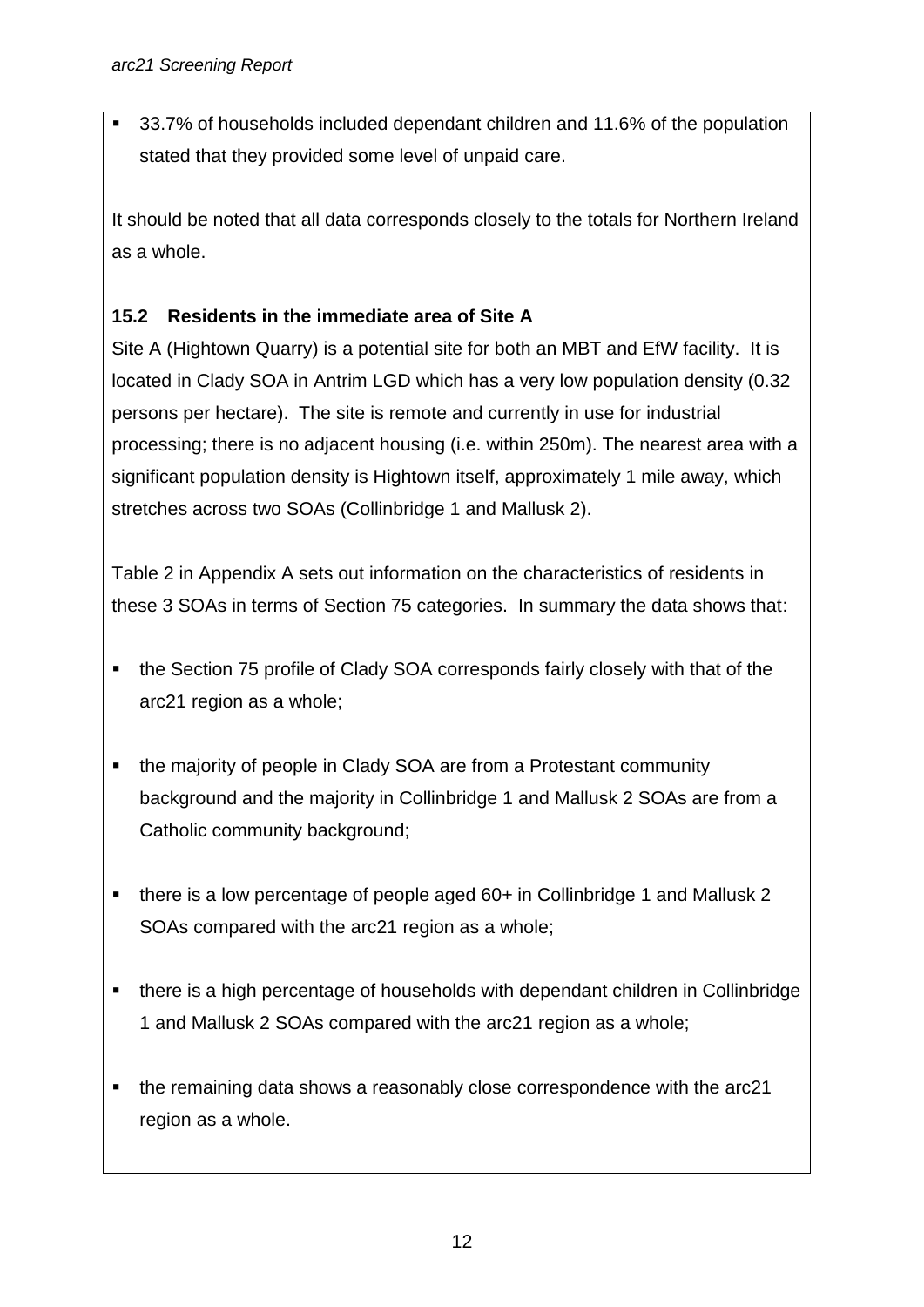#### **15.3 Residents in the immediate area of Site B**

Site B (Kilroot) is a potential site for both an MBT and EfW facility. It is located in Eden 1 SOA in Carrickfergus LGD which has a low population density (0.99 persons per hectare). The site itself is within an industrial complex located near the power station and there is no adjacent housing. The nearest area with a significant population density is Eden 2 SOA which is at the eastern edge of the town of Carrickfergus, approximately half a mile away.

Table 3 in Appendix A sets out information on the characteristics of residents in these 2 SOAs in terms of Section 75 categories. In summary the data shows that:

- the majority of people in both SOAs are from a Protestant community background and the percentages are significantly higher than in the arc21 region as a whole;
- there is a low percentage of people aged 60+ in both SOAs compared with the arc21 region as a whole;
- there is a low percentage of people with limiting long term illness in both SOAs (particularly Eden 1) compared with the arc21 region as a whole;
- there is a high percentage of households with dependant children in Eden 1 SOA compared with the arc21 region as a whole;
- the remaining data shows a reasonably close correspondence with the arc21 region as a whole.

### **15.4 Residents in the immediate area of Site C**

Site C (Glenside Quarry) is a potential site for an MBT facility only. It is located in Collin Glen 1 SOA in Lisburn LGD which has a population density of 2.1 persons per hectare. Although the site is fairly remote, there are areas with high population densities within a 2 mile radius, the closest being in Glencolin SOAs 1-4 (about 1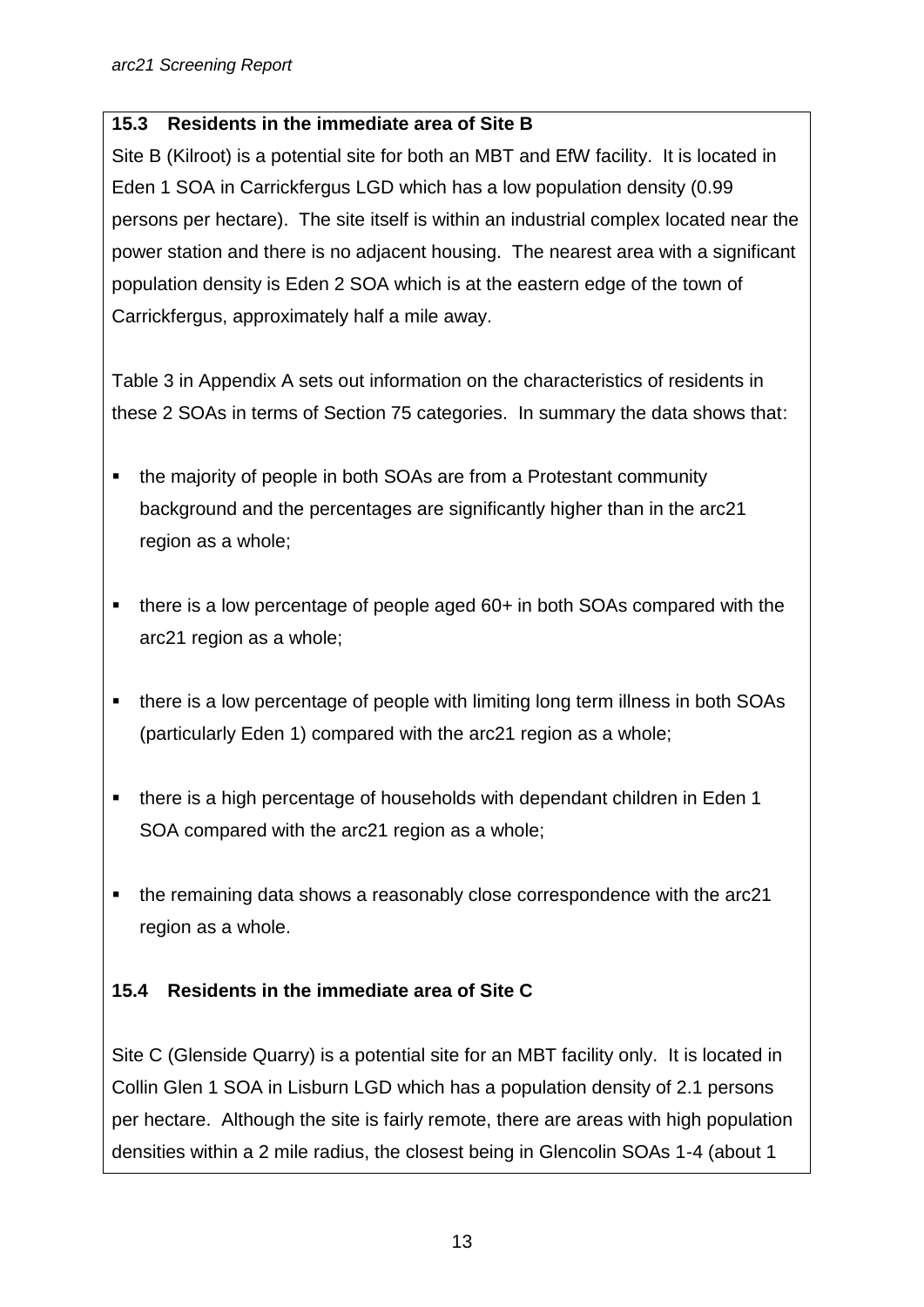#### mile away).

Table 4 in Appendix A sets out information on the characteristics of residents in these 5 SOAs in terms of Section 75 categories. In summary the data shows that:

- in Collin Glen 1 SOA, the majority of people are from a Catholic community background and there is a high percentage of young people and households with dependant children, compared with the arc21 region as a whole;
- **i** in Glencolin 1 and Glencolin 2 SOAs the majority of people are from a Catholic community background and there is a high percentage of young people and households with dependant children, compared with the arc21 region as a whole;
- in Glencolin 3 SOA, the majority of people are from a Catholic community background;
- in Glencolin 4 SOA, the majority of people are from a Catholic community background and there is a high level of people with a limiting long term illness compared with the arc21 region as a whole;
- the remaining data shows a reasonably close correspondence with the arc 21 region as a whole.

### **15.5 Data on the construction industry**

A report commissioned by the Construction Industry Council in May 2009 showed that, for the UK as a whole:

- women constitute just under 46% of the UK total workforce and 13.5% of the construction industry workforce;
- Black and Minority Ethnic (BME) groups constitute 5% of the UK total workforce and 2% of the construction industry workforce;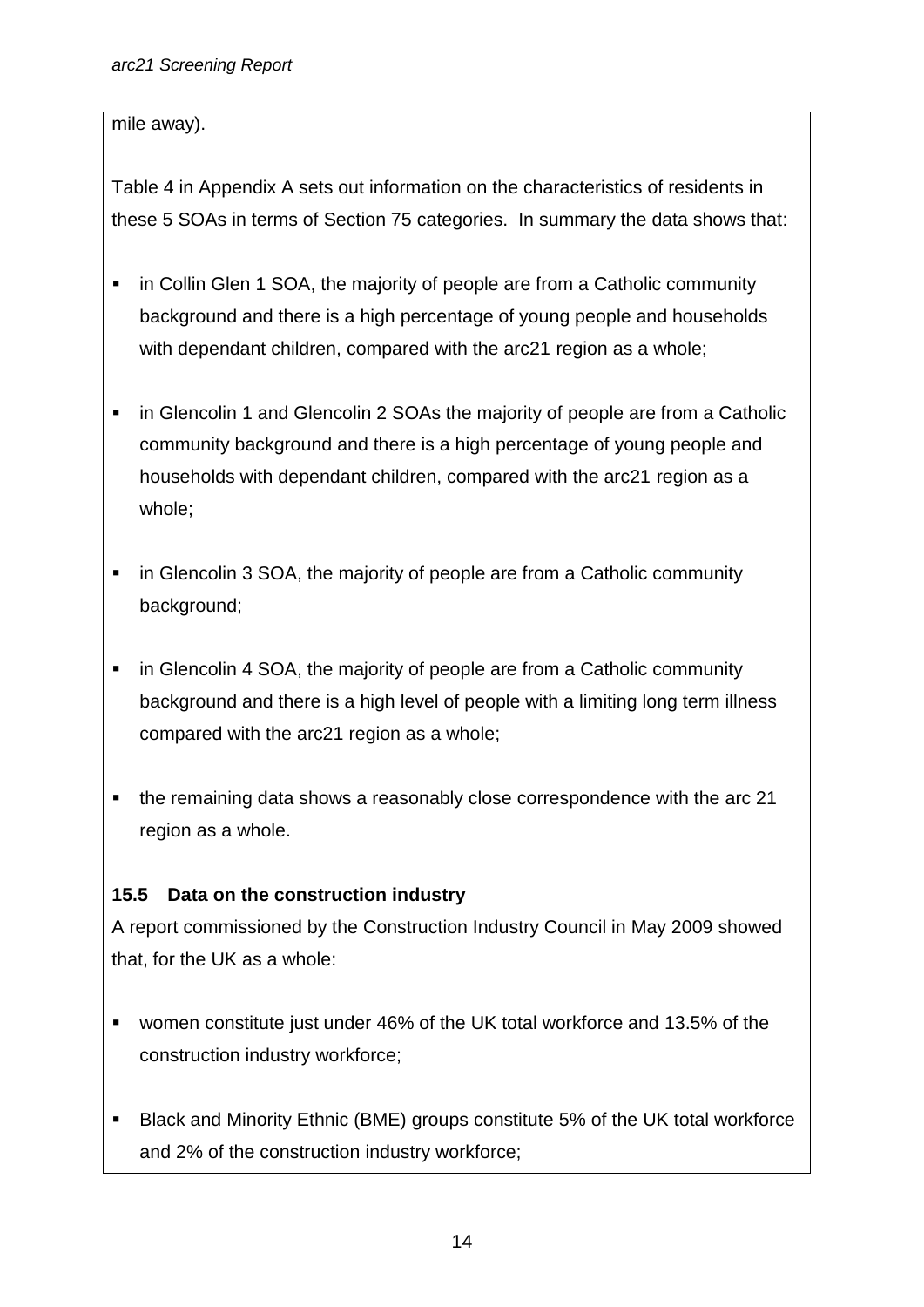■ 19% of the total working age population is disabled compared with 14% of the construction workforce.

The Labour Force Survey Religion Report (2007) showed that the construction industry in Northern Ireland employs approximately equal percentages of people from Catholic and Protestant community backgrounds.

# **16. Screening Criterion 2: Do different groups have different needs, experiences, issues and priorities in relation to this policy issue?**

This screening criterion considers whether policies are likely to impact differentially on any of the Section 75 groups because they have specific needs in relation to the actions which are the focus of the policies.

As set out above, there are potential adverse economic, social and environmental impacts for residents and businesses in the arc21 region, if the Waste Management Plan is not implemented effectively. This would inevitably have a differential impact on vulnerable groups, particularly those in areas classified as suffering multiple deprivation. The NI Multiple Deprivation Measure 2010 showed that 54 of the 89 most deprived SOAs (i.e. the 10% most deprived) are in the arc21 region.

There are also potential adverse impacts for those living and/or working in the immediate area of MBT and EfW plants, particularly in terms of noise, traffic, air emissions, dust, odours and visual intrusion which can be summarised as impacts on health and quality of life.

The Residual Waste Treatment Project will also have an impact on employment, principally for those working in the construction industry in Northern Ireland. It is likely that some jobs will also be created during the implementation phase, but both MBT and EfW plants are highly mechanised.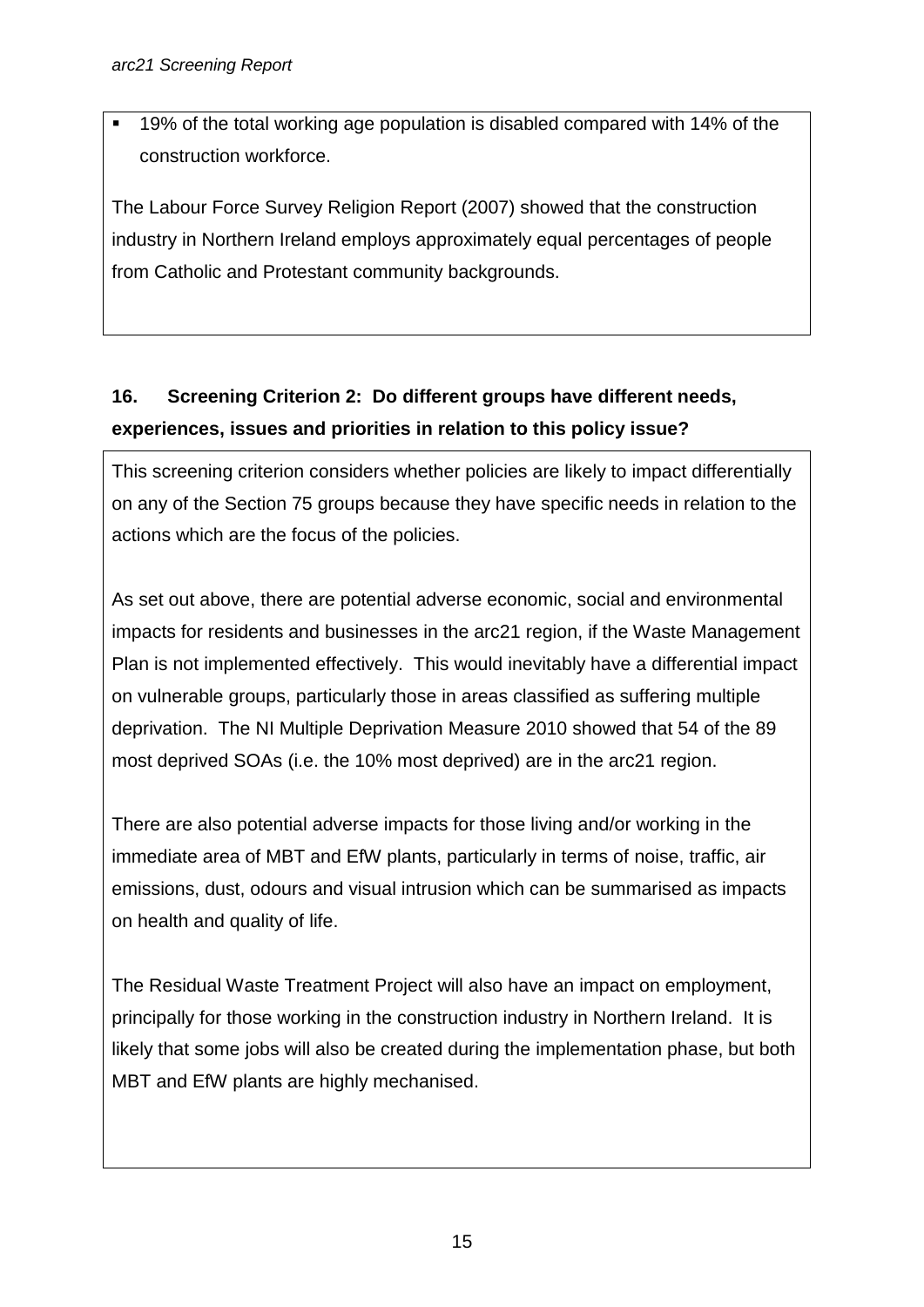#### **16.1 Health impacts**

#### *16.1.1**Air emissions*

There have been a number of studies which have identified links between emissions from incinerators and ill health but, in general, these have been conducted around older incinerators with less stringent emission standards than those which currently apply.

In 2004 the Department of Environment, Food and Rural Affairs (DEFRA) prepared a report on the comparative impacts on health of different methods of waste disposal. The report, which was undertaken by independent consultants and reviewed by the Royal Society, is the most extensive available in the field. It concluded that well managed, modern incinerators make only a very small contribution to local concentrations of air pollutants (including particles, dioxins and carcinogens). It stated that such small additions could have an impact on the health of those living close by, but such effects, if they exist, are likely to be very small and not detectable. Further studies undertaken since 2004 have reached similar conclusions.

### *16.1.2 Traffic*

There is evidence that traffic is a major contributor to ill health, particularly as a result of air pollution. The World Health Organisation has conducted extensive research and shown that traffic has a major effect on respiratory and cardiovascular disease, particularly in children and elderly people. For example, children living near roads with heavy-duty traffic have twice the risk of respiratory problems as those living near less congested streets. (WHO, Transport, Health & Environment Pan European Programme, 2002).

DEFRA data (National Emissions Inventory, 2006) shows that 27% of national emissions of particulate matter  $(PM_{10})$  arises from traffic.

Traffic also poses a threat to safety, especially to children and young people and older people. PSNI statistics for pedestrian casualties show that children and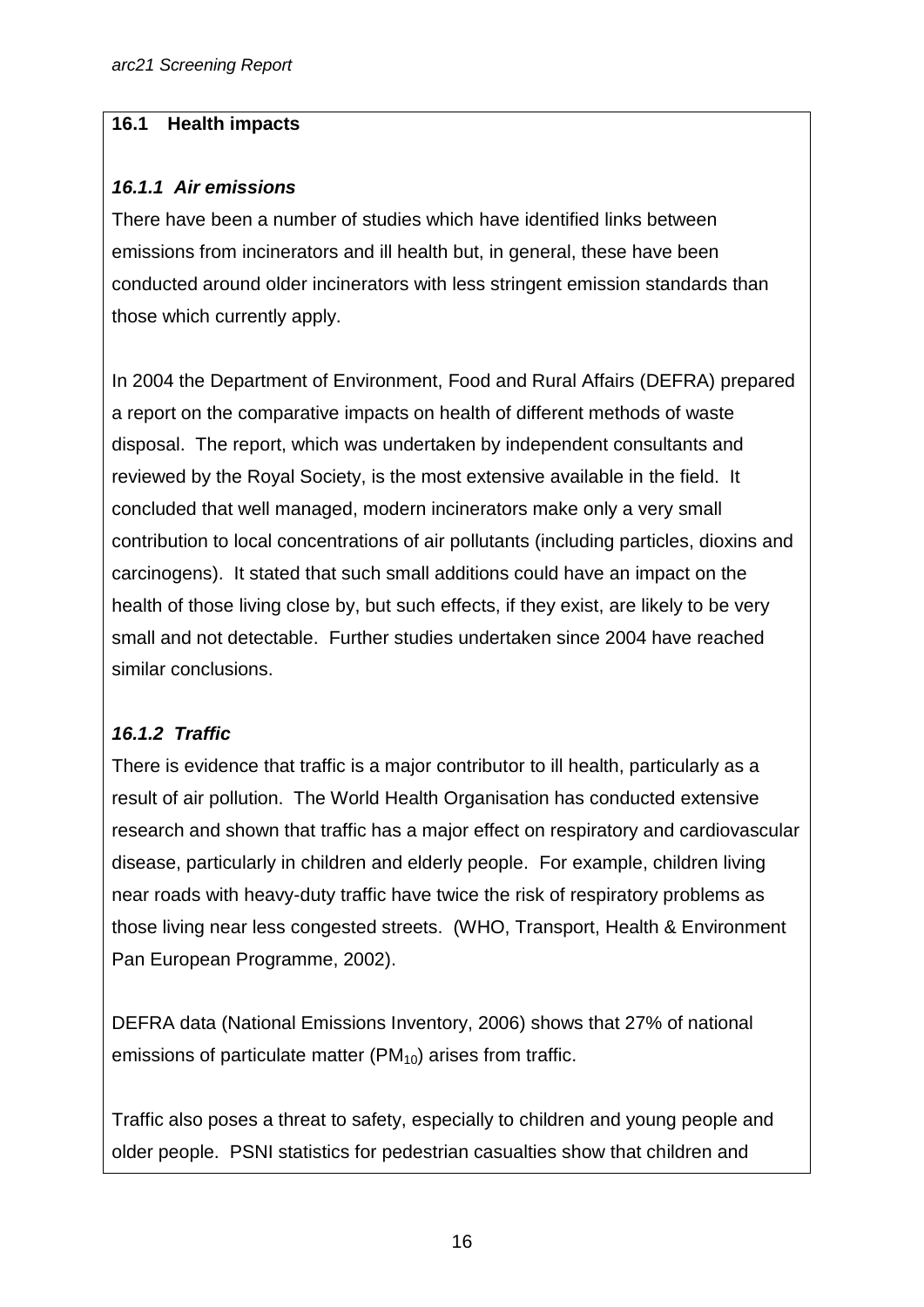young people under 16 (23.6% of the population) represent 34.4% of all casualties and that older people over 65 (13.3% of the population) represent 16.0% of all casualties. (PSNI Pedestrian Casualties in Northern Ireland, 2006).

### *16.1.3 Noise*

Noise may also be a contributing factor to ill health. Studies by the EU Commission have shown that noise (including noise from road traffic), particularly at night, can seriously harm human health by disturbing sleep, causing cardiovascular effects and provoking changes in social behaviour. Again, children constitute the most vulnerable group. (EU Commission CALM studies, 2001).

## **16.2 Quality of life impacts**

Obviously any major construction work can have short term effects on the quality of life of local residents. As explained above, noise, air emissions, dust and odours are all highly regulated and controlled within MBT and EfW plants so the key long term effects on local communities are probably increased traffic and visual intrusion. These are likely to affect all residents along access routes and within sight lines of the facilities with no Section 75 group suffering a differential impact. It should also be noted that all the proposed sites are within industrial zones and that Site B is adjacent to a power station which includes buildings of an equivalent height to the proposed facilities.

### **16.3 Employment impacts**

The construction of MBT and EfW plants is a major undertaking and would provide employment for several hundred people for at least 12 months. As explained above, the construction industry in Northern Ireland tends to employ fairly equal numbers of people from Protestant and Catholic community backgrounds. However, there is evidence that the construction industry is under-represented in terms of women, Black and Minority Ethnic people and disabled people.

The DETI Labour Force Survey showed that approximately 10% of the Northern Ireland workforce was employed in the construction industry in 2008. The corresponding figure for the arc21 region is not available but is likely to be similar.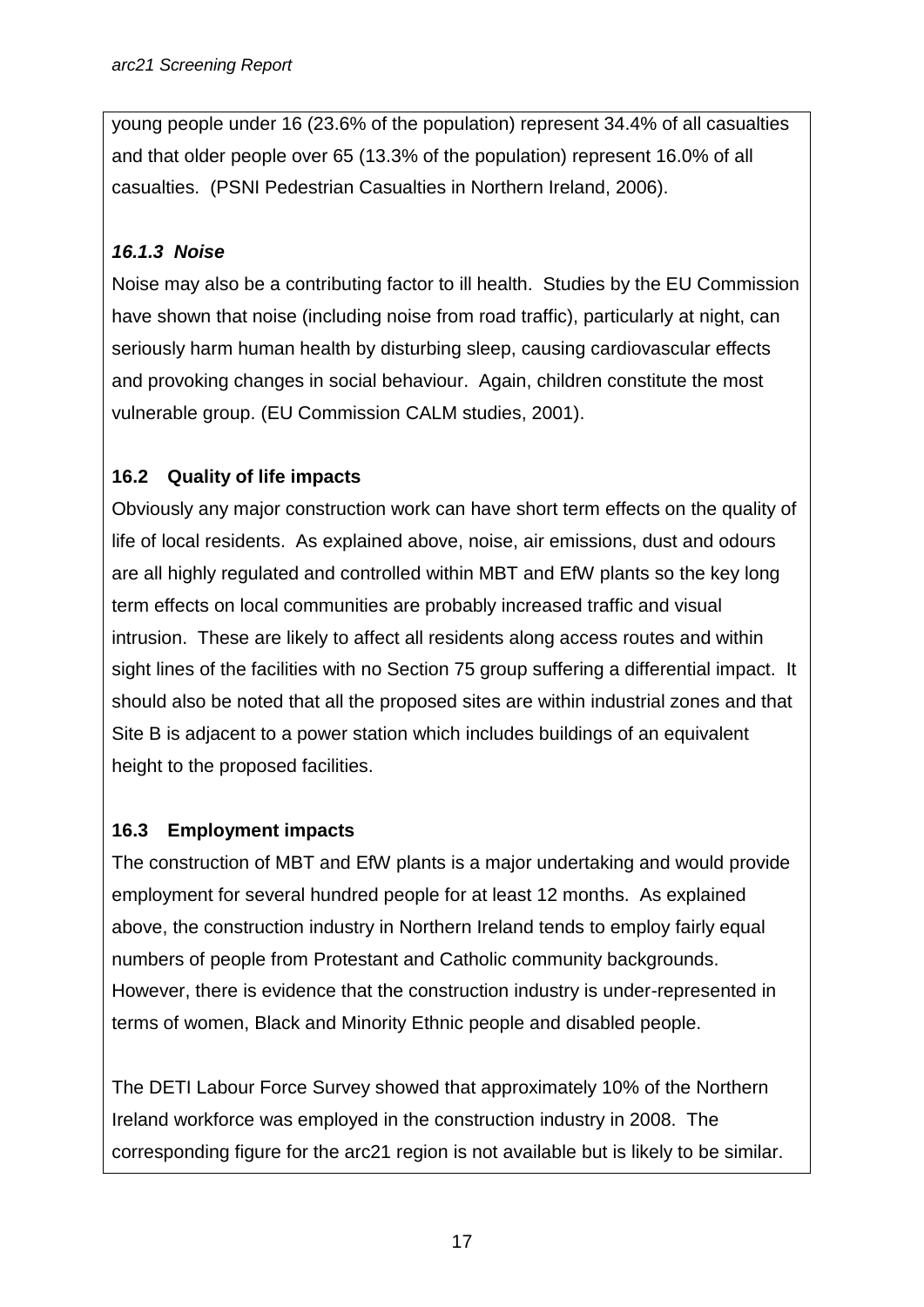The Survey also showed that, in 2008, the percentage of people of working age who were economically active in the 11 Council areas ranged from 68.4% in Carrickfergus to 81.0% in Antrim and Castlereagh. The employment opportunities are therefore likely to benefit residents of the arc21 region, particularly males.

Once the plants are completed there may be some job opportunities although many posts will be specialised and MBT and EfW plants tend to be highly mechanised.

# **17. Screening Criterion 3: Have consultations with relevant groups, organisations or individuals indicated that policies of this type create problems that are specific to them?**

## **17.1 Waste Management Plan**

arc21 consulted extensively on the Waste Management Plan when it was developed in 2003 and when it was updated in 2007. The initial consultation included seeking views on a full Equality Impact Assessment. A number of responses were received outlining specific needs of people in particular Section 75 groups, but these related to waste collection methodologies only and not to the treatment of residual waste.

## **17.2 Belfast City Council**

In 2009 Belfast City Council undertook a large scale consultation in respect of the potential to site MBT and/or EfW facilities at the North Foreshore. This included:

- a postal survey which generated 8358 responses;
- a series of 10 segmented focus groups (one with young people);
- an information webpage where people could provide views by e mail; and
- a series of informal information road shows staffed by Council employees.

The results showed that 93% of respondents supported making land at the North Foreshore available for the purposes of either an MBT or EfW plant, with the figures being slightly higher among men and young and older people. The main reasons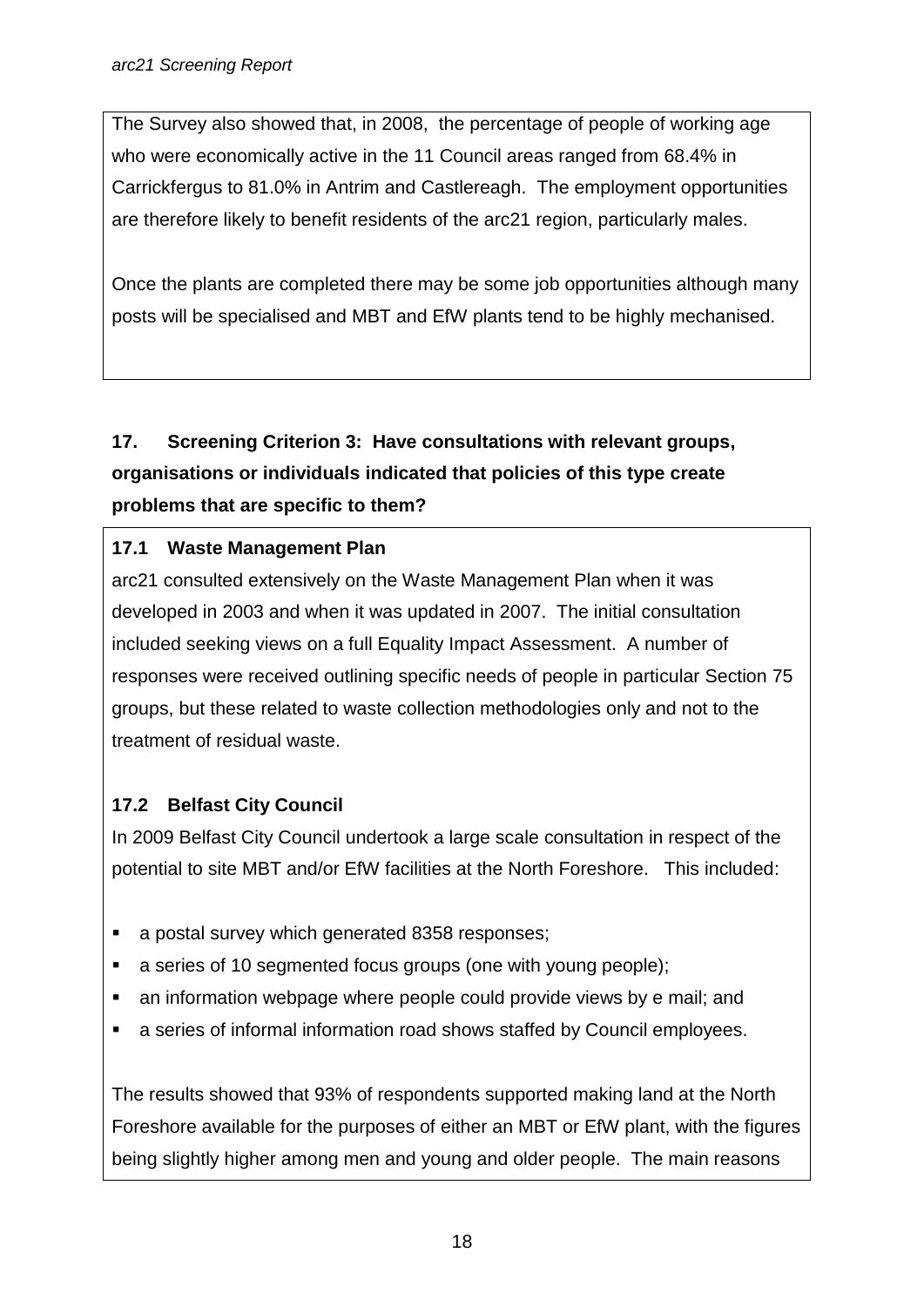for support were the potential for both technologies to help with waste disposal problems and that the facilities would be better for the environment than other options. The main reasons for opposing the facilities were concerns about impact on air quality and concerns about flies and odour.

In the focus groups, there were repeated references to a desire for independent information about possible health risks and how these had been dealt with in other jurisdictions. No specific needs relating to any Section 75 group were highlighted in the consultation report.

## **17.3 Local communities**

arc21 is committed to timely, open and meaningful consultation with all stakeholders in respect of the Residual Waste Management Project. As the procurement process progresses, arc21 will maintain good communications with communities most likely to be affected by the selection of sites for MBT and EfW facilities. Some preliminary discussions have already been held with community leaders in key residential areas and with local elected representatives.

In terms of political opinion, it should be noted that one political party (Sinn Féin) has expressed opposition to EfW and other forms of incineration on many occasions; other parties have expressed concerns about aspects of various waste disposal methods but tend to assess each case as it arises.

## **17.4 Section 75 umbrella groups**

As part of the screening process, arc21 contacted a range of Section 75 umbrella groups and asked them to identify any specific needs of the people they represent in respect of the siting of MBT and EfW facilities. These groups included:

| <b>Disability Action</b> |
|--------------------------|
| Gingerbread NI           |
| <b>MENCAP</b>            |
| <b>NICEM</b>             |
| <b>MCRC</b>              |
| <b>Rainbow Project</b>   |
|                          |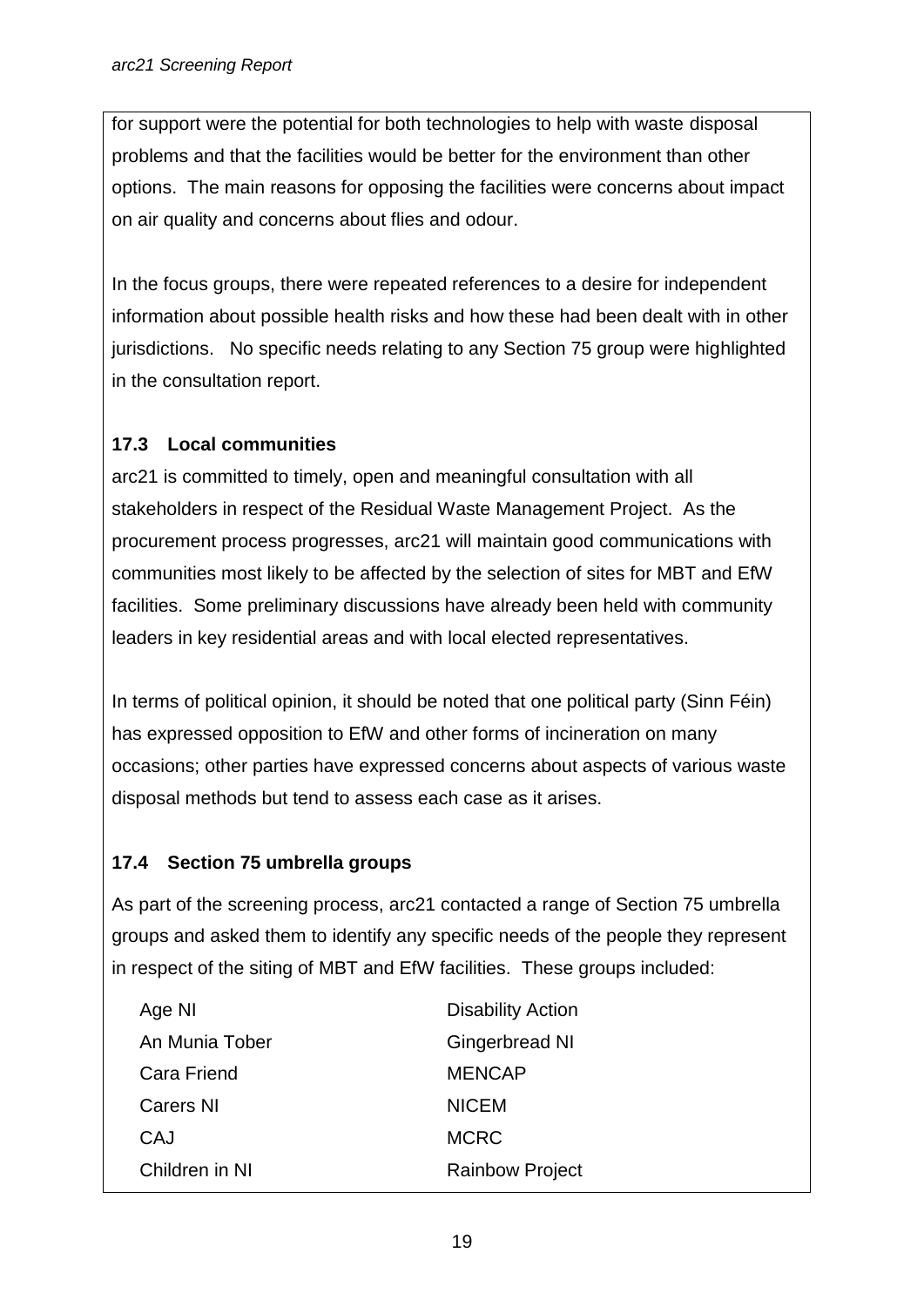Chinese Welfare Association Save the Children Community Development & Youthnet Health Network

The groups were not informed of the location of the potential sites as these were the subject of commercial confidentiality. Most organisations declined to answer, with two stating that insufficient information was available to enable them to make comments. The only substantive reply received was to the effect that the remoteness of the sites might make it difficult for those with caring responsibilities to seek employment there.

# **18. Screening Criterion 4: Regarding implementation of the policy, is there an opportunity to better promote equality of opportunity or good relations by altering the policy or by working with others in Government of the larger community?**

The Residual Waste Treatment Project is a collaborative initiative among the 11 constituent Councils of arc21 with involvement from the Department of the Environment and the Strategic Investment Board Limited. arc21 is committed to open and meaningful consultation with all stakeholders throughout the process, including community and voluntary sector groups.

The equality implications of the Waste Management Plan were thoroughly assessed both when it was initially developed in 2003 and when it was updated in 2007. No further opportunities to better promote equality of opportunity or good relations by altering the policy or working with others in government or in the larger community have been identified as part of this screening process.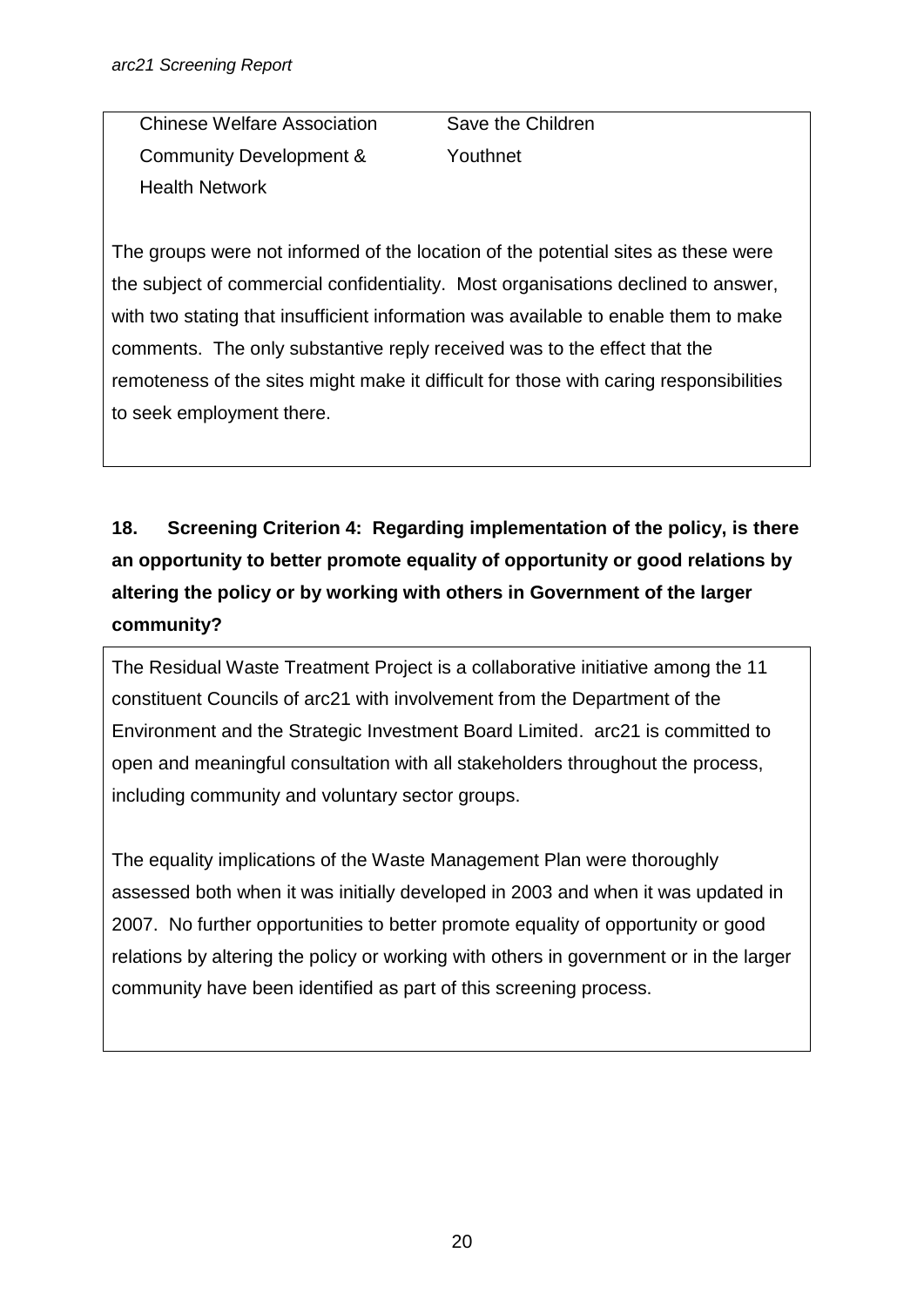# **19. Please summarise the policy impact on the organisations' obligation to have due regard to the need to promote equality of opportunity (with particular reference to questions 1-4 above).**

The findings of this screening process in relation to the Section 75 groups is summarised below.

## **19.1 Religious belief (community background)**

Two of the proposed sites are in SOAs where the majority of people are from a Protestant community background and the third is in an SOA where the majority are from a Catholic community background. In relation to Sites A and C, the nearest residential communities are mainly Catholic whilst those nearest to Site B are mainly Protestant.

However, this kind of differential impact will be apparent whatever sites are considered because of the separation of communities in Northern Ireland. The actual effects of the construction and operation of MBT and EfW facilities will not have a differential impact on people because of their religious belief. All the sites are currently in use for industrial purposes and all are remote from residential communities.

## **19.2 Political opinion**

The data on political opinion shows that, in 9 of the 11 Councils in the arc21 region the highest percentage of votes cast in the 2005 Local Government Elections were for DUP candidates.

Only one main political party (Sinn Féin) has consistently opposed thermal processing of residual waste.

## **19.3 Racial group**

National data shows that people from a BME background are under-represented in the construction industry and may benefit less from job opportunities arising from the Project.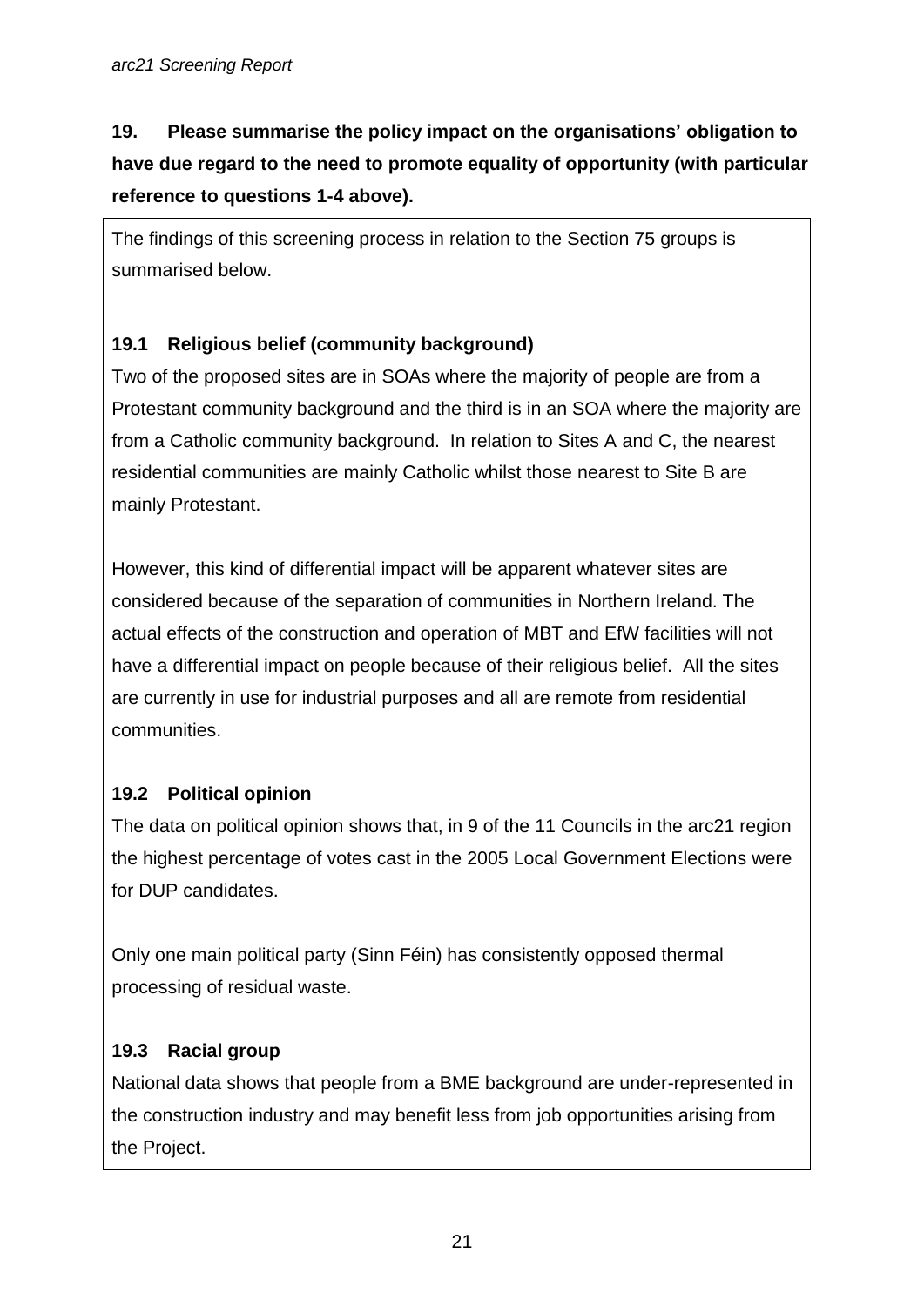### **19.4 Age**

Published research suggests that children and young people and older people are the most vulnerable groups in relation to the health impacts of air emissions, noise and road traffic and are also more at risk of road traffic accidents. In each of the communities nearest to the three sites there is a higher level of households with dependant children than in the arc21 region as a whole. None of these areas has a particularly high level of older people.

### **19.5 Marital status**

There is no evidence that the Project will have any differential effect on people by reason of their marital status.

#### **19.6 Sexual orientation**

There is no evidence that the Project will have any differential effect on people by reason of their sexual orientation.

#### **19.7 Gender**

National data shows that women are under-represented in the construction industry and may benefit less from job opportunities arising from the Project.

### **19.8 People with/without disabilities**

National data shows that disabled people are under-represented in the construction industry and may benefit less from job opportunities arising from the Project.

#### **19.9 People with/without dependants**

One consultee pointed out that the remoteness of the sites might make it difficult for people with caring responsibilities to take employment there.

## **20. Are there relevant groups that should be consulted at this time (with particular reference to question 3 above)?**

*20.1* arc21 is committed to open and meaningful consultation with all stakeholders throughout the process, including community and voluntary sector groups. It is considered that the current consultation arrangements are adequate.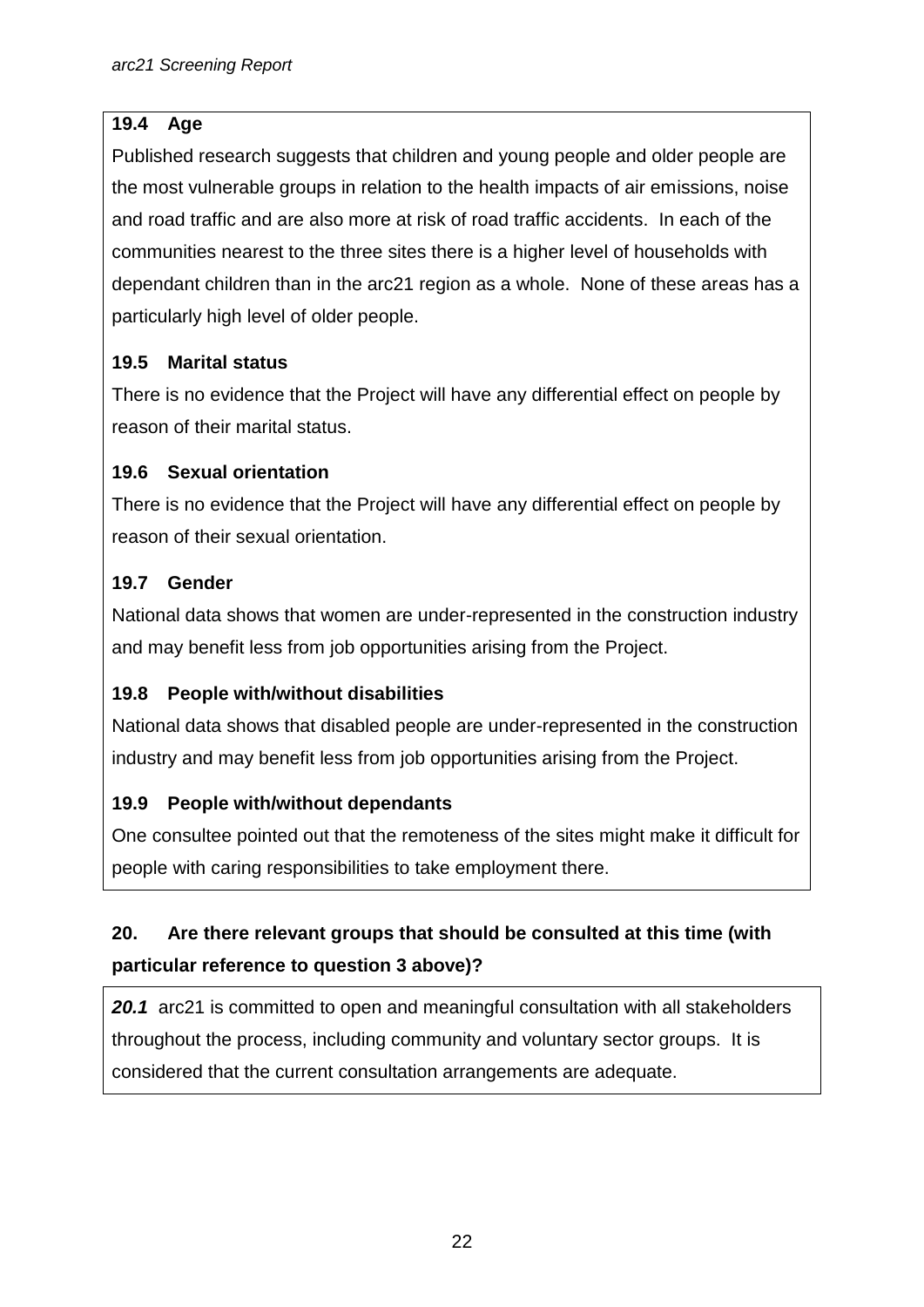# **21. On the basis of the answers given to the above (and with particular reference to questions 1 to 4) is the recommendation that the policy be subject to a full EQIA?**

| Yes: EQIA<br>No: No EQIA<br><b>No</b> |
|---------------------------------------|
|---------------------------------------|

#### **Please give reasons below for recommending /not recommending an EQIA:**

The focus of this screening process is the likely effects on people living in the communities close to the proposed sites. Although there are some differences in the Section 75 profiles of those communities (particularly in terms of community background), the actual effects of the construction and operation of the MBT and EfW plants are likely to be minor. The key concerns are health and safety, particularly in terms of emissions from the plants and increased HGV traffic. Extensive independent research has shown that well managed, modern waste treatment plants make only a very small contribution to air pollutants and noise and that the effects on local people are unlikely to be detectable. The effects of increased HGV traffic may pose a greater risk, especially to vulnerable groups such as children and young people and older people. However, the sites under consideration are already in use for industrial processes and therefore generate substantial amounts of traffic.

arc21 appreciates the concerns of the public with respect to health and safety and will take every precaution, through the procurement process and beyond, to ensure that emissions, noise and traffic are properly managed and controlled. Particular attention will be paid to access routes and to methods of reducing HGV movements. arc21 will formulate comprehensive monitoring systems and require the preferred bidder to give proper attention to the impacts on local residents.

With regard to employment, arc21 will also try to ensure, through dialogue with the preferred bidder, that job opportunities are made available to local people and that under-represented groups are informed of suitable opportunities.

In these circumstances it is considered that an Equality Impact Assessment would not provide any additional significant evidence or result in any additional measures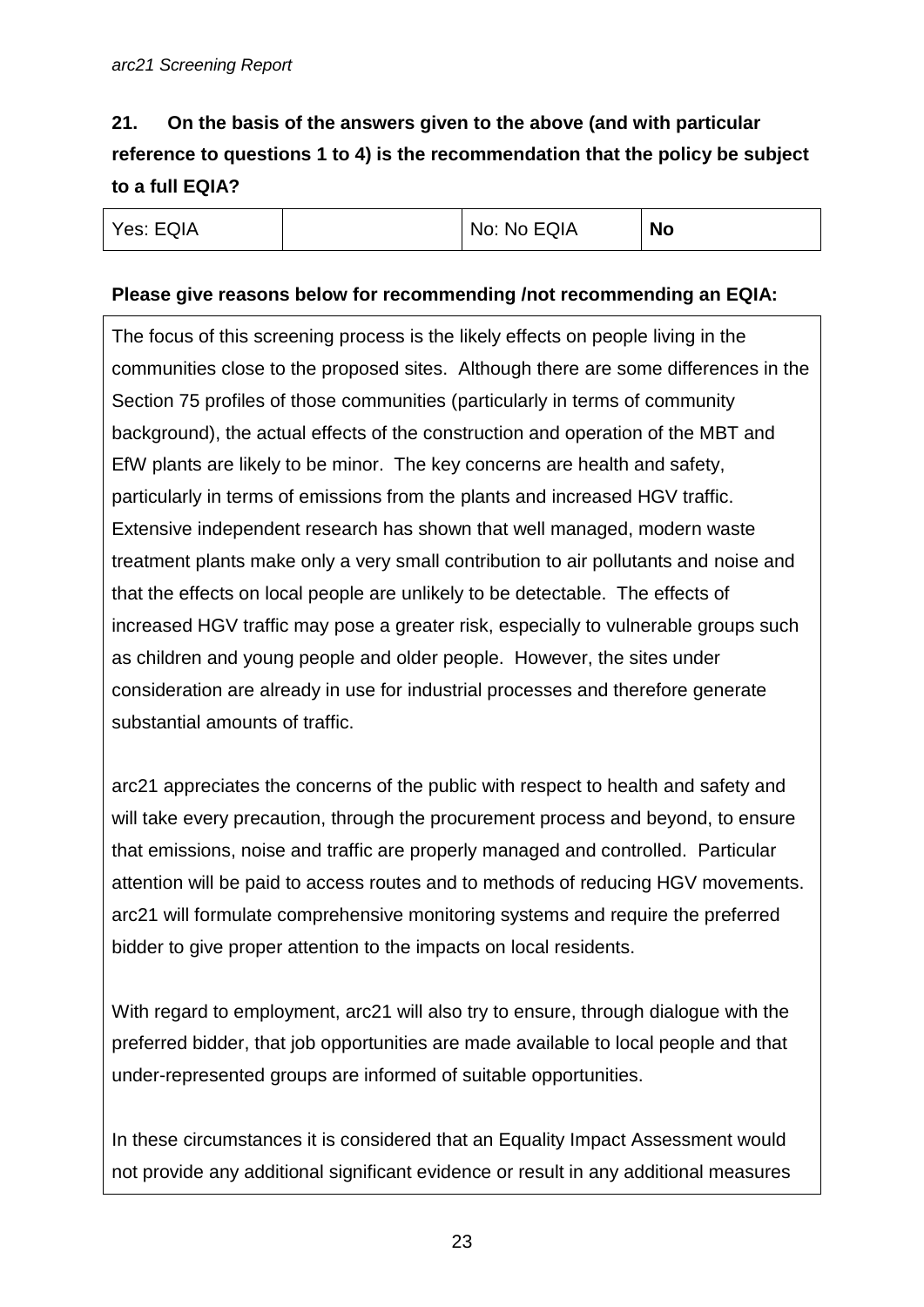#### *arc21 Screening Report*

and it is therefore recommended that an EQIA should not be undertaken. However, dialogue with local communities and elected representatives will continue throughout the Project and, if any further equality implications are identified at any stage, the recommendation may be revisited.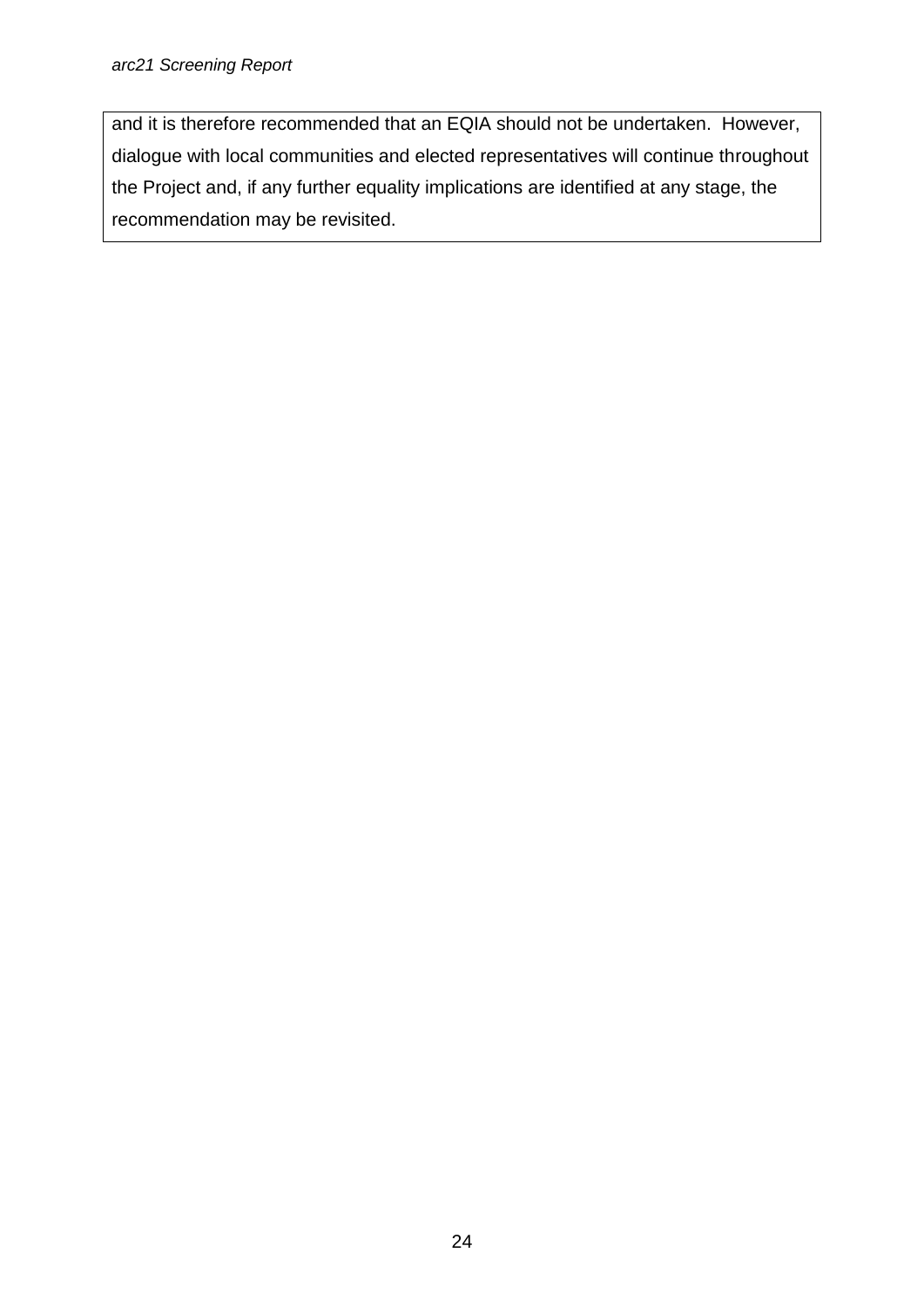#### **DATA ANALYSIS**

The following tables set out the data analysis conducted for this screening exercise as follows-

- Table 1: Section 75 data for the arc21 region
- Table 2: Section 75 data for communities around Site A
- Table 3: Section 75 data for communities around Site B
- Table 4: Section 75 data for communities around Site C
- Table 5: Political opinion Local Government Election Results 2005

Data on local communities has been sourced from the 2001 Census. The source of the Census information is the Northern Ireland Statistics website: [www.nisra.gov.uk](http://www.nisra.gov.uk/) and Crown copyright material is reproduced with the permission of the Controller of HMSO.

In Tables 2, 3 and 4 cells are highlighted to indicate significant differences from the arc21 region baseline figure –

Figures which are significantly *higher* than the arc21 baseline (hot).

Figures which are significantly *lower* than the arc21 baseline (cold).

Figures which are approximately the same as the arc21 baseline.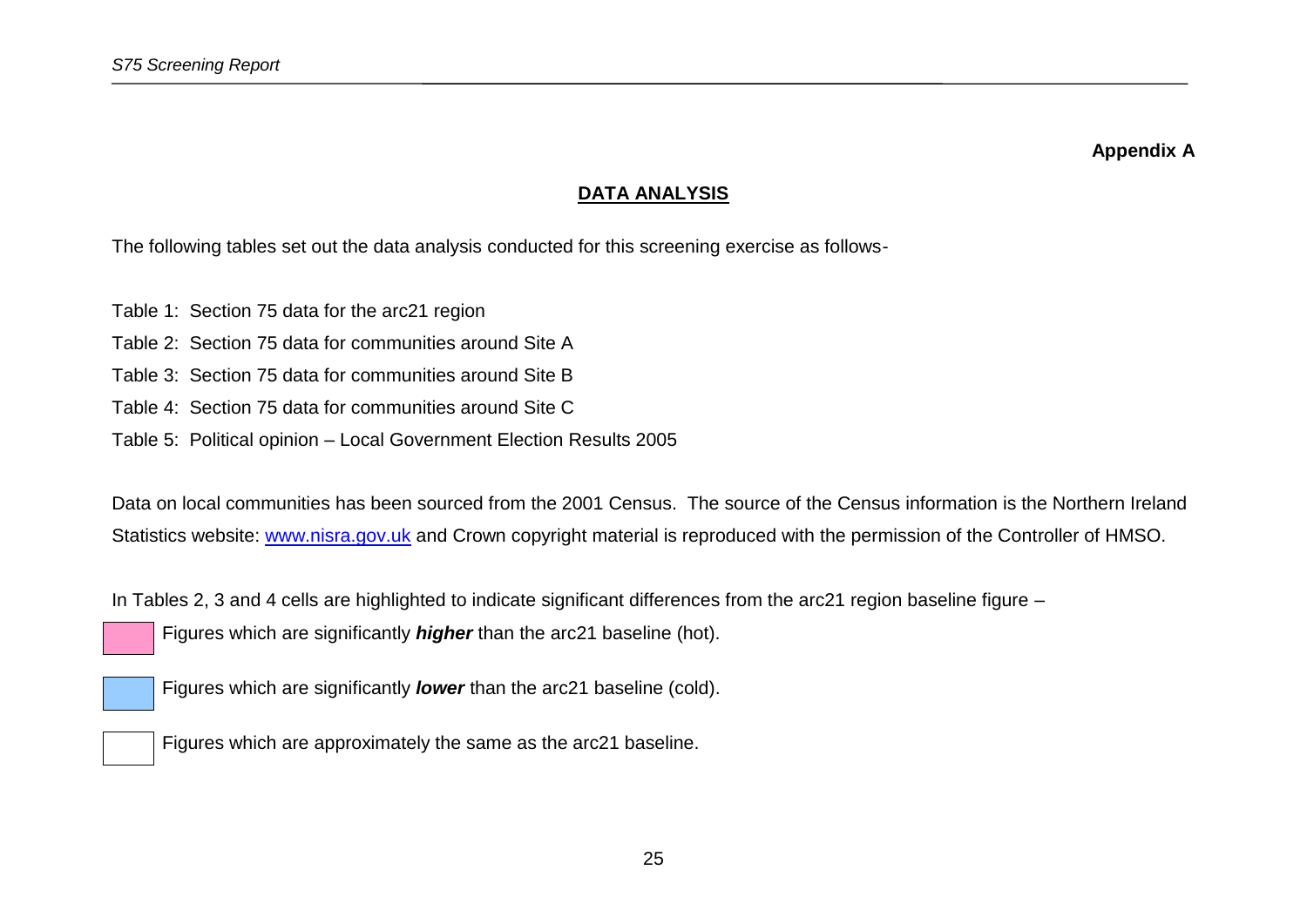**Table 1: Section 75 data – arc21 region**

| Category          | Group                | Antrim     | Ards       | Bally-     | <b>Belfast</b> | Carrick | Castle-    | Down       | Larne      | Lisburn    | Newtown    | North      | arc21 |
|-------------------|----------------------|------------|------------|------------|----------------|---------|------------|------------|------------|------------|------------|------------|-------|
|                   |                      |            |            | mena       |                | -fergus | reagh      |            |            |            | -abbey     | Down       | total |
|                   |                      | <b>LGD</b> | <b>LGD</b> | <b>LGD</b> | <b>LGD</b>     | LGD     | <b>LGD</b> | <b>LGD</b> | <b>LGD</b> | <b>LGD</b> | <b>LGD</b> | <b>LGD</b> |       |
| Religious belief  | Catholic             | 38.6%      | 12.6%      | 21.0%      | 47.2%          | 8.7%    | 18.3%      | 61.9%      | 25.2%      | 33.4%      | 19.4%      | 12.6%      | 32.0% |
| community         | Protestant (& other  | 56.7%      | 82.5%      | 76.3%      | 48.6%          | 85.1%   | 76.9%      | 35.5%      | 71.7%      | 62.8%      | 76.2%      | 80.5%      | 63.6% |
| background        | Christian)           |            |            |            |                |         |            |            |            |            |            |            |       |
| Gender            | Male                 | 50.1%      | 48.8%      | 48.7%      | 46.8%          | 48.4%   | 47.6%      | 49.5%      | 49.1%      | 48.7%      | 48.3%      | 48.2%      | 48.1% |
|                   | Female               | 49.9%      | 51.2%      | 51.3%      | 53.2%          | 51.6%   | 52.4%      | 50.5%      | 50.9%      | 51.3%      | 51.7%      | 51.8%      | 51.9% |
| Ethnic            | White                | 99.2%      | 99.4%      | 99.3%      | 98.6%          | 99.3%   | 98.6%      | 99.3%      | 99.6%      | 99.3%      | 99.0%      | 99.1%      | 99.0% |
| group             | <b>BME</b>           | 0.8%       | 0.6%       | 0.7%       | 1.4%           | 0.7%    | 1.4%       | 0.7%       | 0.4%       | 0.7%       | 1.0%       | 0.9%       | 1.0%  |
| Age               | Under 16             | 23.9%      | 21.3%      | 22.0%      | 21.7%          | 22.6%   | 27.1%      | 24.9%      | 21.8%      | 24.5%      | 21.7%      | 19.9%      | 22.3% |
|                   | $17 - 24$            | 11.9%      | 10.8%      | 11.3%      | 15.0%          | 11.2%   | 9.0%       | 12.5%      | 10.2%      | 11.9%      | 11.7%      | 11.0%      | 12.4% |
|                   | 25-59                | 49.4%      | 49.2%      | 47.4%      | 43.6%          | 48.5%   | 42.7%      | 45.6%      | 48.2%      | 47.5%      | 47.7%      | 48.1%      | 46.5% |
|                   | $60+$                | 14.8%      | 18.7%      | 19.3%      | 19.7%          | 17.7%   | 21.2%      | 17.0%      | 19.8%      | 16.1%      | 18.9%      | 21.0%      | 18.8% |
| Marital           | Single               | 31.5%      | 26.7%      | 29.3%      | 41.3%          | 27.2%   | 27.0%      | 32.4%      | 28.7%      | 30.4%      | 28.7%      | 27.0%      | 32.6% |
| status            | Married              | 57.5%      | 60.3%      | 58.8%      | 44.6%          | 59.6%   | 59.9%      | 56.5%      | 57.9%      | 57.9%      | 58.8%      | 58.8%      | 54.4% |
|                   | Other                | 11.0%      | 13.0%      | 11.9%      | 14.1%          | 13.2%   | 13.1%      | 11.1%      | 13.4%      | 11.7%      | 12.5%      | 14.2%      | 13.0% |
| <b>Disability</b> | People with limiting | 17.8%      | 19.4%      | 17.7%      | 24.2%          | 18.9%   | 19.4%      | 19.0%      | 19.0%      | 18.2%      | 19.1%      | 18.5%      | 20.4% |
|                   | long term illness    |            |            |            |                |         |            |            |            |            |            |            |       |
| Dependants        | Households with      | 38.9%      | 33.7%      | 35.1%      | 30.4%          | 35.9%   | 31.9%      | 39.8%      | 33.1%      | 38.6%      | 34.0%      | 31.3%      | 33.7% |
|                   | dependant children   |            |            |            |                |         |            |            |            |            |            |            |       |
|                   | People providing     | 10.0%      | 12.3%      | 9.7%       | 11.8%          | 11.4%   | 12.8%      | 11.0%      | 11.3%      | 11.4%      | 11.6%      | 12.7%      | 11.6% |
|                   | unpaid care          |            |            |            |                |         |            |            |            |            |            |            |       |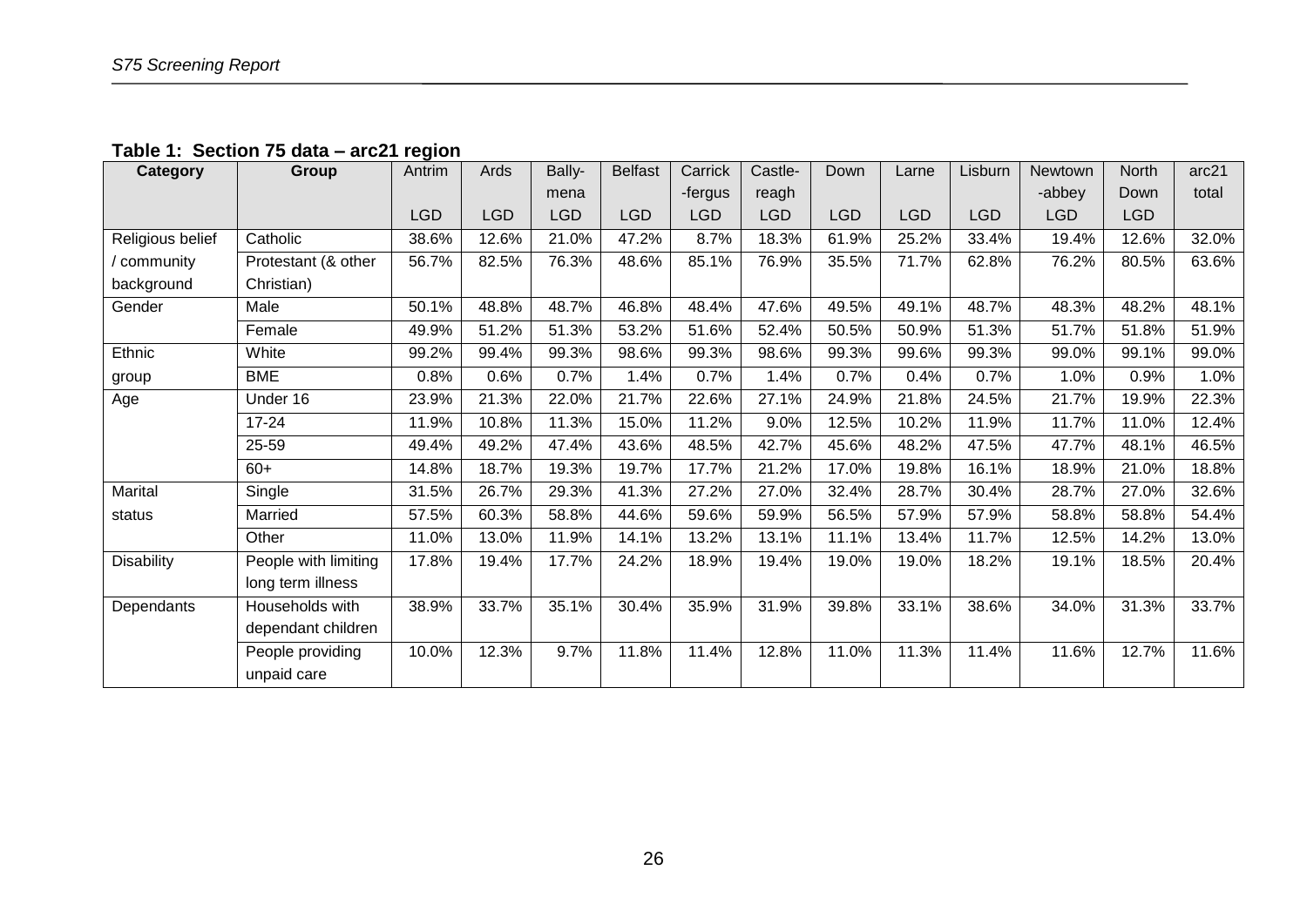**Table 2: Section 75 data – Site A**

| <b>Category</b>   | <b>Group</b>                       | Clady      | Collinbridge 1 | Mallusk 2  | arc21 |  |
|-------------------|------------------------------------|------------|----------------|------------|-------|--|
|                   |                                    | <b>SOA</b> | <b>SOA</b>     | <b>SOA</b> | total |  |
| Religious belief  | Catholic                           | 24.7%      | 74.5%          | 53.5%      | 32.0% |  |
| community         | Protestant (& other Christian)     | 72.2%      | 22.8%          | 42.2%      | 63.6% |  |
| background        |                                    |            |                |            |       |  |
| Gender            | Male                               | 50.4%      | 50.6%          | 50.5%      | 48.1% |  |
|                   | Female                             | 49.6%      | 49.4%          | 49.5%      | 51.9% |  |
| Ethnic            | White                              | 99.9%      | 98.8%          | 99.1%      | 99.0% |  |
| group             | <b>Black &amp; Minority Ethnic</b> | 0.1%       | 0.2%           | 0.9%       | 1.0%  |  |
| Age               | Under 16                           | 24.0%      | 29.4%          | 29.5%      | 22.3% |  |
|                   | $17 - 24$                          | 11.1%      | 12.2%          | 10.5%      | 12.4% |  |
|                   | 25-59                              | 50.2%      | 49.6%          | 52.5%      | 46.5% |  |
|                   | $60+$                              | 14.7%      | 8.8%           | 7.5%       | 18.8% |  |
| <b>Marital</b>    | Single                             | 27.6%      | 26.8%          | 30.1%      | 32.6% |  |
| status            | Married                            | 64.6%      | 66.4%          | 64.1%      | 54.4% |  |
|                   | Other                              | 7.8%       | 6.8%           | 5.8%       | 13.0% |  |
| <b>Disability</b> | People with limiting long term     | 13.6%      | 11.8%          | 9.8%       | 20.4% |  |
|                   | illness                            |            |                |            |       |  |
| Dependants        | Households with dependant          | 40.8%      | 52.1%          | 50.1%      | 33.7% |  |
|                   | children                           |            |                |            |       |  |
|                   | People providing unpaid care       | 11.6%      | 10.3%          | 9.2%       | 11.6% |  |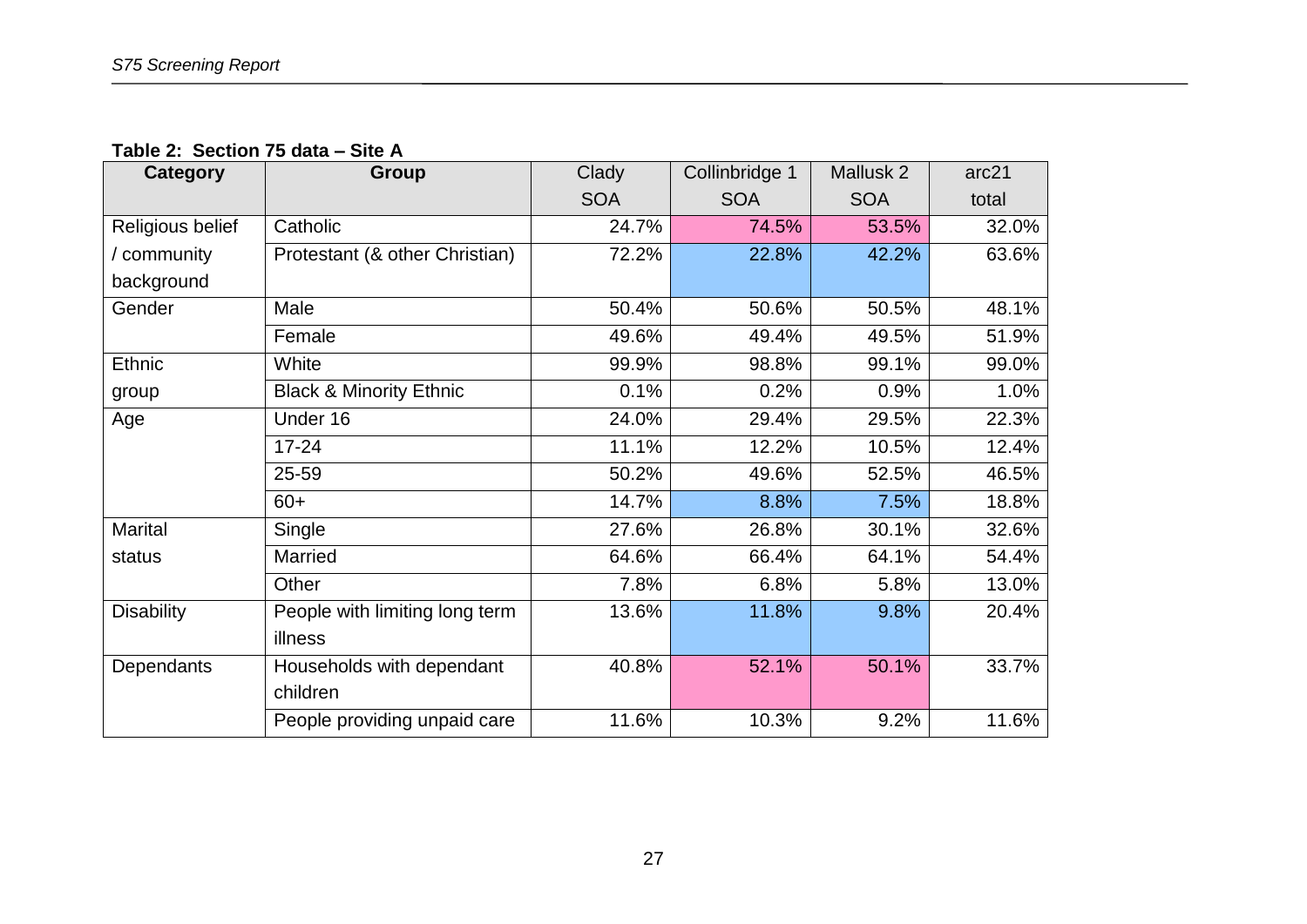**Table 3: Section 75 data – Site B**

| Category          | Group                          | Eden 1     | Eden <sub>2</sub> | arc21 |
|-------------------|--------------------------------|------------|-------------------|-------|
|                   |                                | <b>SOA</b> | <b>SOA</b>        | total |
| Religious belief  | Catholic                       | 7.4%       | 5.3%              | 32.0% |
| / community       | Protestant (& other Christian) | 87.3%      | 87.4%             | 63.6% |
| background        |                                |            |                   |       |
| Gender            | Male                           | 49.5%      | 49.7%             | 48.1% |
|                   | Female                         | 50.5%      | 50.3%             | 51.9% |
| Ethnic            | White                          | 99.8%      | 99.3%             | 99.0% |
| group             | Non-white                      | 0.2%       | 0.7%              | 1.0%  |
| Age               | Under 16                       | 29.9%      | 25.1%             | 22.3% |
|                   | $17 - 24$                      | 9.6%       | 10.7%             | 12.4% |
|                   | 25-59                          | 52.2%      | 51.6%             | 46.5% |
|                   | $60+$                          | 8.3%       | 12.6%             | 18.8% |
| <b>Marital</b>    | Single                         | 21.8%      | 26.1%             | 32.6% |
| status            | Married                        | 70.7%      | 63.8%             | 54.4% |
|                   | Other                          | 7.5%       | 10.1%             | 13.0% |
| <b>Disability</b> | People with limiting long term | 10.3%      | 14.9%             | 20.4% |
|                   | illness                        |            |                   |       |
| Dependants        | Households with dependant      | 51.7%      | 41.1%             | 33.7% |
|                   | children                       |            |                   |       |
|                   | People providing unpaid care   | 10.7%      | 12.1%             | 11.6% |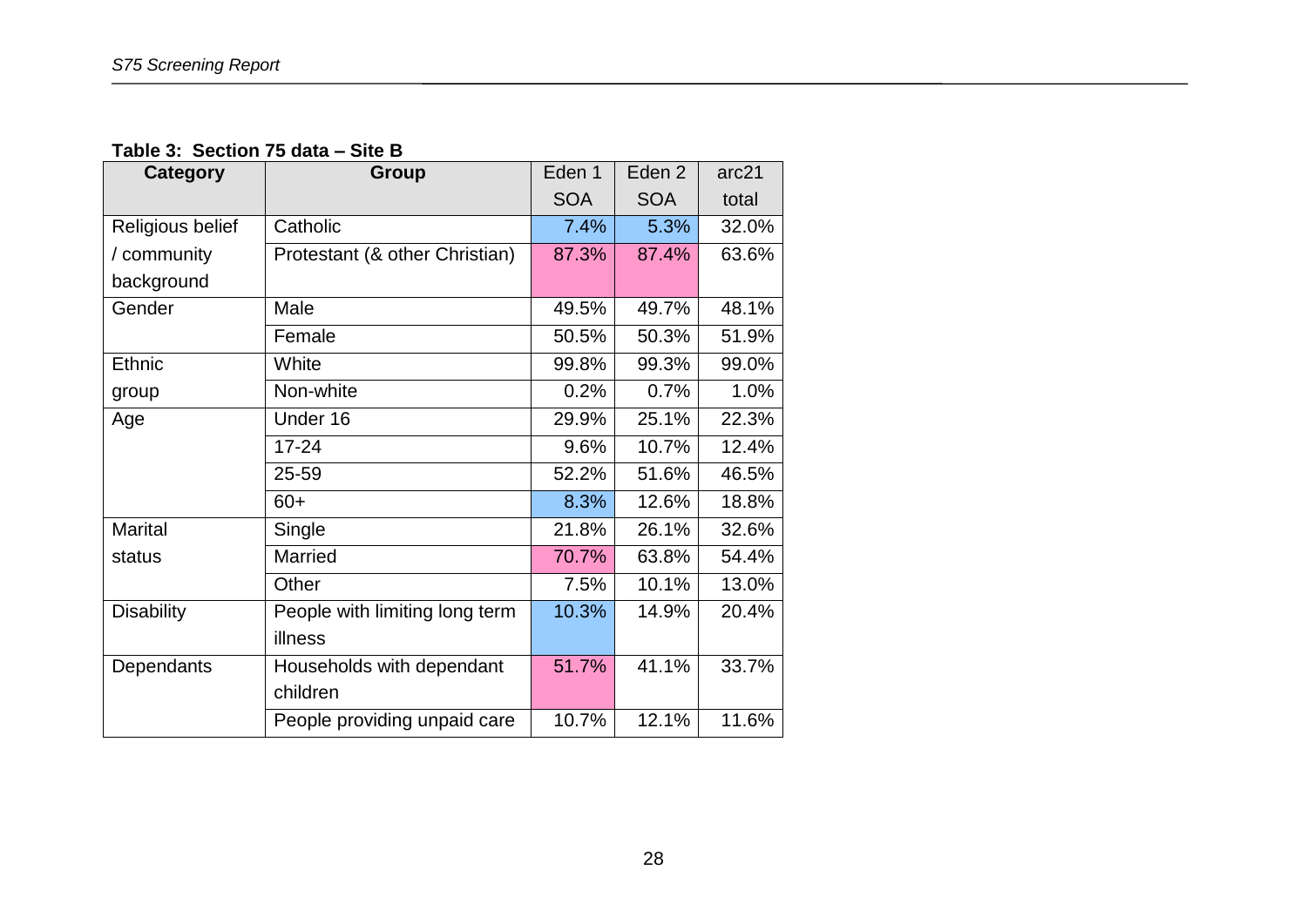**Table 4: Section 75 data – Site C**

| <b>Category</b>   | Group                              | Collin Glen 1 | Glencolin 1 | Glencolin 2 | Glencolin 3 | Glencolin 4 | arc21 |
|-------------------|------------------------------------|---------------|-------------|-------------|-------------|-------------|-------|
|                   |                                    | <b>SOA</b>    | <b>SOA</b>  | <b>SOA</b>  | <b>SOA</b>  | <b>SOA</b>  | total |
| Religious belief  | Catholic                           | 95.7%         | 98.2%       | 97.1%       | 98.6%       | 98.5%       | 32.0% |
| / community       | Protestant (& other                | 3.6%          | 1.0%        | 2.1%        | 1.0%        | 1.0%        | 63.6% |
| background        | Christian)                         |               |             |             |             |             |       |
| Gender            | Male                               | 45.3%         | 48.9%       | 47.7%       | 51.1%       | 47.6%       | 48.1% |
|                   | Female                             | 54.7%         | 51.1%       | 52.3%       | 48.9%       | 52.4%       | 51.9% |
| <b>Ethnic</b>     | White                              | 98.7%         | 99.7%       | 99.4%       | 99.3%       | 98.8%       | 99.0% |
| group             | <b>Black &amp; Minority Ethnic</b> | 1.3%          | 0.3%        | 0.6%        | 0.7%        | 0.2%        | 1.0%  |
| Age               | Under 16                           | 41.8%         | 36.3%       | 31.2%       | 25.7%       | 26.0%       | 22.3% |
|                   | $17 - 24$                          | 21.0%         | 12.4%       | 12.9%       | 17.3%       | 15.8%       | 12.4% |
|                   | 25-59                              | 31.5%         | 45.6%       | 45.9%       | 44.1%       | 41.1%       | 46.5% |
|                   | $60+$                              | 5.7%          | 5.7%        | 10.0%       | 12.9%       | 17.1%       | 18.8% |
| <b>Marital</b>    | Single                             | 43.5%         | 37.4%       | 41.2%       | 45.5%       | 43.8%       | 32.6% |
| status            | Married                            | 47.6%         | 55.8%       | 50.1%       | 45.7%       | 43.5%       | 54.4% |
|                   | Other                              | 8.9%          | 6.8%        | 8.7%        | 8.8%        | 12.7%       | 13.0% |
| <b>Disability</b> | People with limiting               | 20.3%         | 15.3%       | 25.8%       | 23.2%       | 30.6%       | 20.4% |
|                   | long term illness                  |               |             |             |             |             |       |
| Dependants        | Households with                    | 70.9%         | 61.5%       | 48.7%       | 44.8%       | 38.8%       | 33.7% |
|                   | dependant children                 |               |             |             |             |             |       |
|                   | People providing<br>unpaid care    | 11.1%         | 10.4%       | 13.0%       | 11.8%       | 13.1%       | 11.6% |